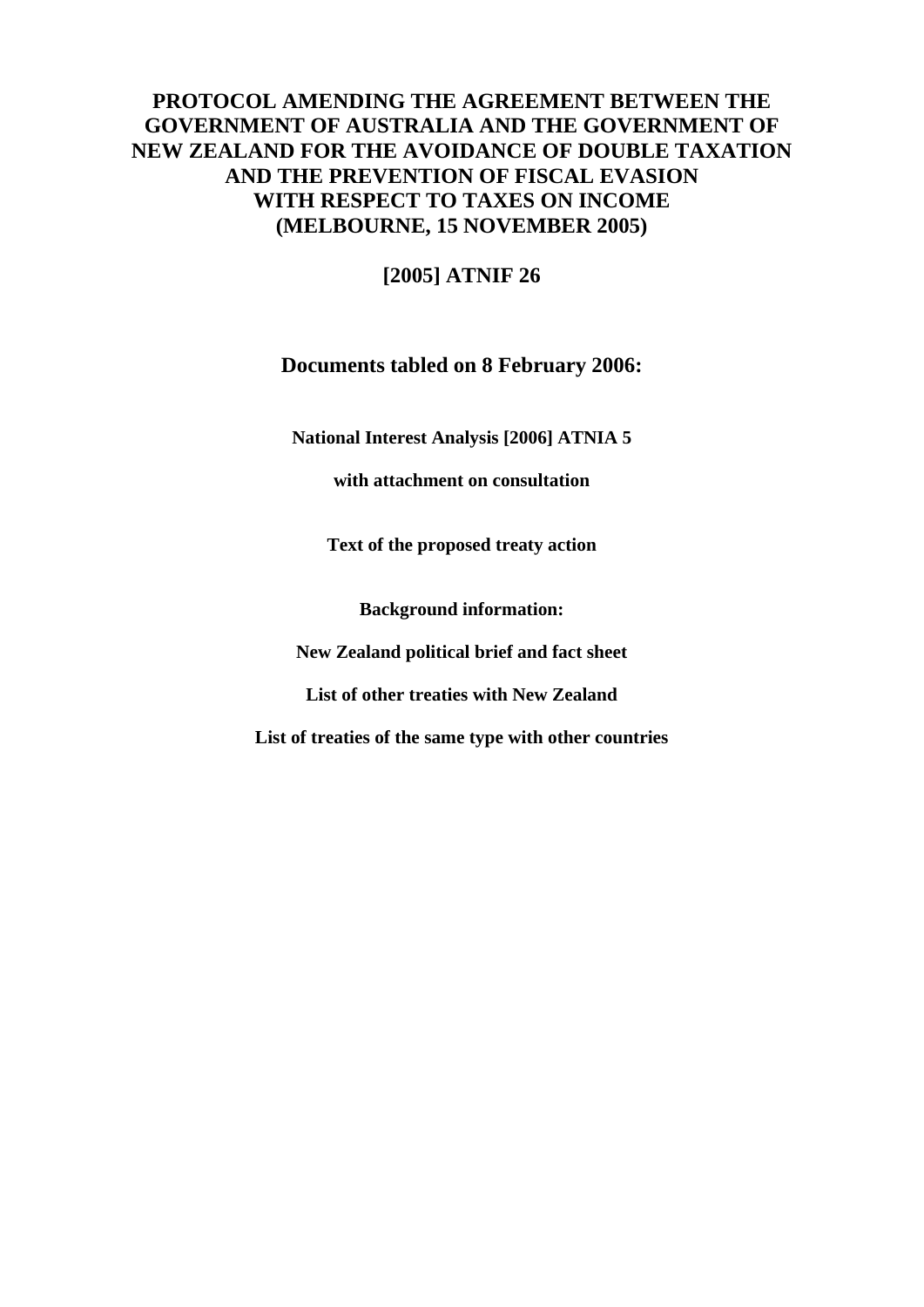#### **NATIONAL INTEREST ANALYSIS: CATEGORY 2 TREATY**

#### **SUMMARY PAGE**

#### **Protocol amending the Agreement between the Government of Australia and the Government of New Zealand for the avoidance of double taxation and the prevention of fiscal evasion with respect to taxes on income (Melbourne, 15 November 2005) [2005] ATNIF 26**

#### **Nature and timing of proposed treaty action**

1. The Protocol amending the Agreement between the Government of Australia and the Government of New Zealand for the avoidance of double taxation and the prevention of fiscal evasion with respect to taxes on income ("the Protocol") will enter into force on the date of the last notification in writing by both Australia and New Zealand through the diplomatic channel that their domestic requirements have been completed for the entry into force of the Protocol.

2. However, there is a provision for Article 4 of the Protocol ("assistance in the collection of taxes") to have effect from the date agreed in a subsequent exchange of notes through the diplomatic channel. This notification might not coincide with entry into effect of the other Articles of the Protocol.

#### **Overview and national interest summary**

3. Officials from Australia and New Zealand met in Wellington from 25 to 27 May 2005 to update the existing Australia-New Zealand tax treaty ("the Agreement") done at Melbourne on 27 January 1995.

4. The negotiations resulted in agreement on a Protocol that upgrades the Exchange of Information Article of the existing Agreement to the new OECD standard, inserts a new assistance in the collection of taxes Article and includes a Most Favoured Nation (MFN) Article covering withholding taxes.

5. The information exchange and assistance in collection provisions will extend to all federal taxes administered by the Commissioner of Taxation. This will assist in the administration and collection of Goods and Services Tax (GST) and the extension of the benefits of Australia's Wine Equalisation Tax (WET) rebate to New Zealand.

6. The MFN Article ensures that should New Zealand reduce withholding tax rates on dividends, interest and royalties in a treaty with another country to levels below those in our current treaty, New Zealand will enter into negotiations with Australia with a view to providing Australia the same treatment.

7. These measures signify the importance Australia places on closer economic and administrative relations with New Zealand as one of Australia's largest trading and investment partners.

8. The revision of the Agreement with New Zealand will enhance Australia's competitive and modern tax treaty network and demonstrates the Government's commitment to updating ageing treaties with major trading partners to ensure they remain relevant to emerging issues.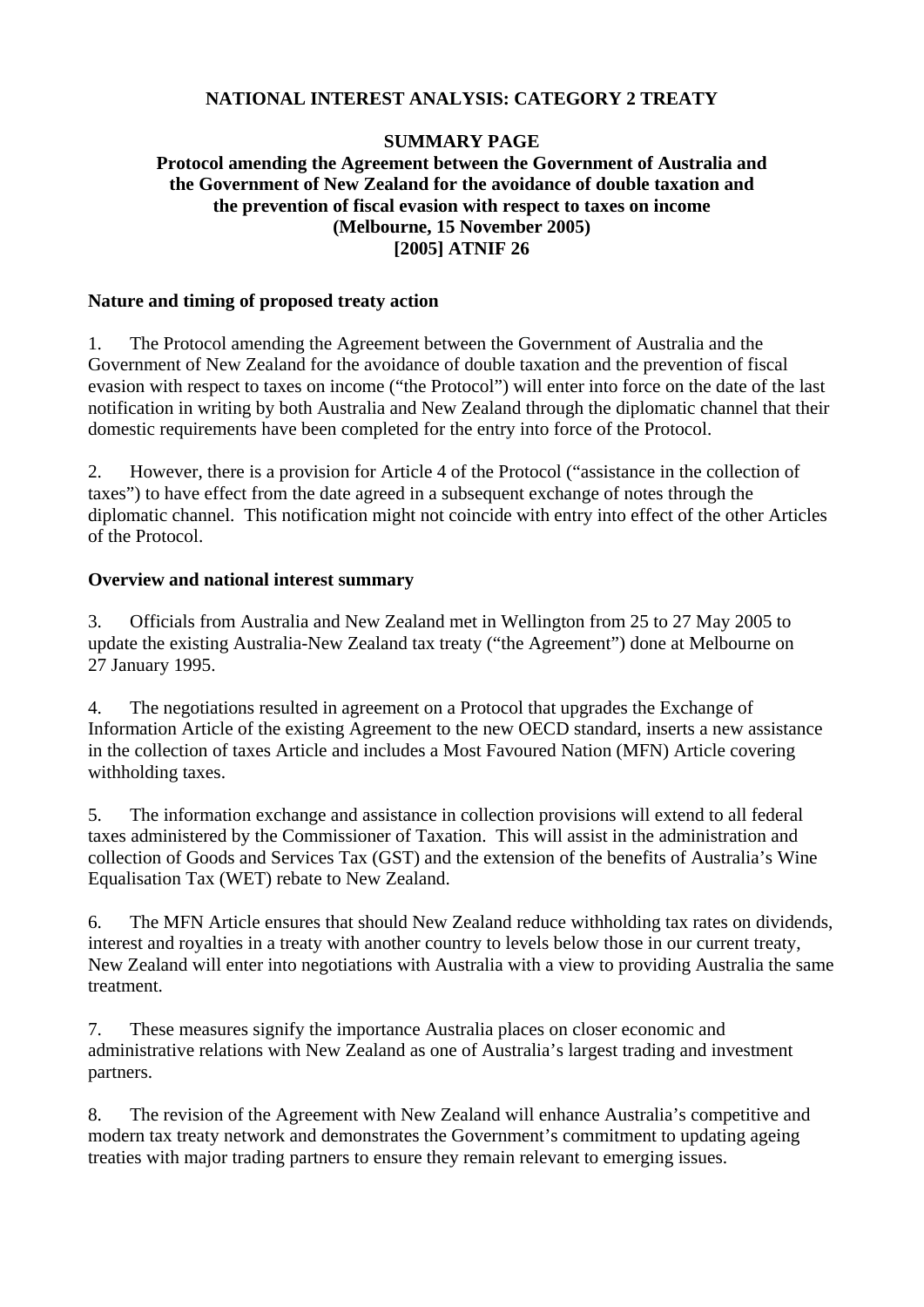#### **Reasons for Australia to take the proposed treaty action**

9. Australia needs an extensive network of modern tax treaties with its major trading partners. To achieve this, existing tax treaties need to be updated from time to time to reflect the emerging issues in the bilateral context. Australia has revised its tax treaties with the United States of America and the United Kingdom in the past few years.

10. Australia and New Zealand share a close relationship which has been shaped by factors like migration, trade, tourism, defence ties, and strong people-to-people links. The two countries also maintain a close political relationship and cooperate closely in the international arena and in regional bodies, such as Pacific Islands Forum, Asia-Pacific Economic Forum (APEC) and the Association of Southeast Asian Nations (ASEAN) Regional (Security) Forum.

11. The economic and trade relationship between the two nations has been shaped by the 'Australia New Zealand Closer Economic Relations Trade Agreement' since 1983. Both the Australian and New Zealand governments are committed to working towards a trans-Tasman Single Economic Market.

12. New Zealand is Australia's fifth largest merchandise export market and Australia is New Zealand's top merchandise export market. New Zealand is the sixth largest foreign investor in Australia and Australia is the largest investor in New Zealand. In 2004, two-way investment between the two nations was A\$61.8 billion.

13. Keeping these economic, social, political and international relations in mind, it is important that the Agreement between Australia and New Zealand is upgraded from time to time. The Protocol does this by amending the Agreement.

14. The Protocol primarily addresses trans-Tasman tax administration issues. Tax allocation issues like lowering the rate of withholding tax under the Agreement and capital gains tax may be dealt with at a later date.

15. More specifically, the Protocol provides for enhanced exchange of information between the revenue authorities of Australia and New Zealand. This will improve the administration and integrity of the tax system by protecting and enhancing government revenues.

16. The assistance in collection provision in the Protocol will help in the recovery of tax debts from those Australian taxpayers who move to New Zealand.

17. The Protocol is a more limited outcome than Australia sought, which reflects the fact that New Zealand is still in the process of finalising its tax treaty policy in a number of critical areas.

### **Obligations**

18. Australia is obliged pursuant to Articles 1 and 2(1) of the Protocol to exchange such information as is forseeably relevant for carrying out the provisions of the Agreement or to the administration or enforcement of domestic law concerning all federal tax laws administered by the Commissioner of Taxation.

19. Article 2(2) obliges the Parties to treat information received through exchange as secret in the same manner as information obtained under their own domestic laws. This is an essential feature which ensures that adequate protection is provided to information exchanged between the two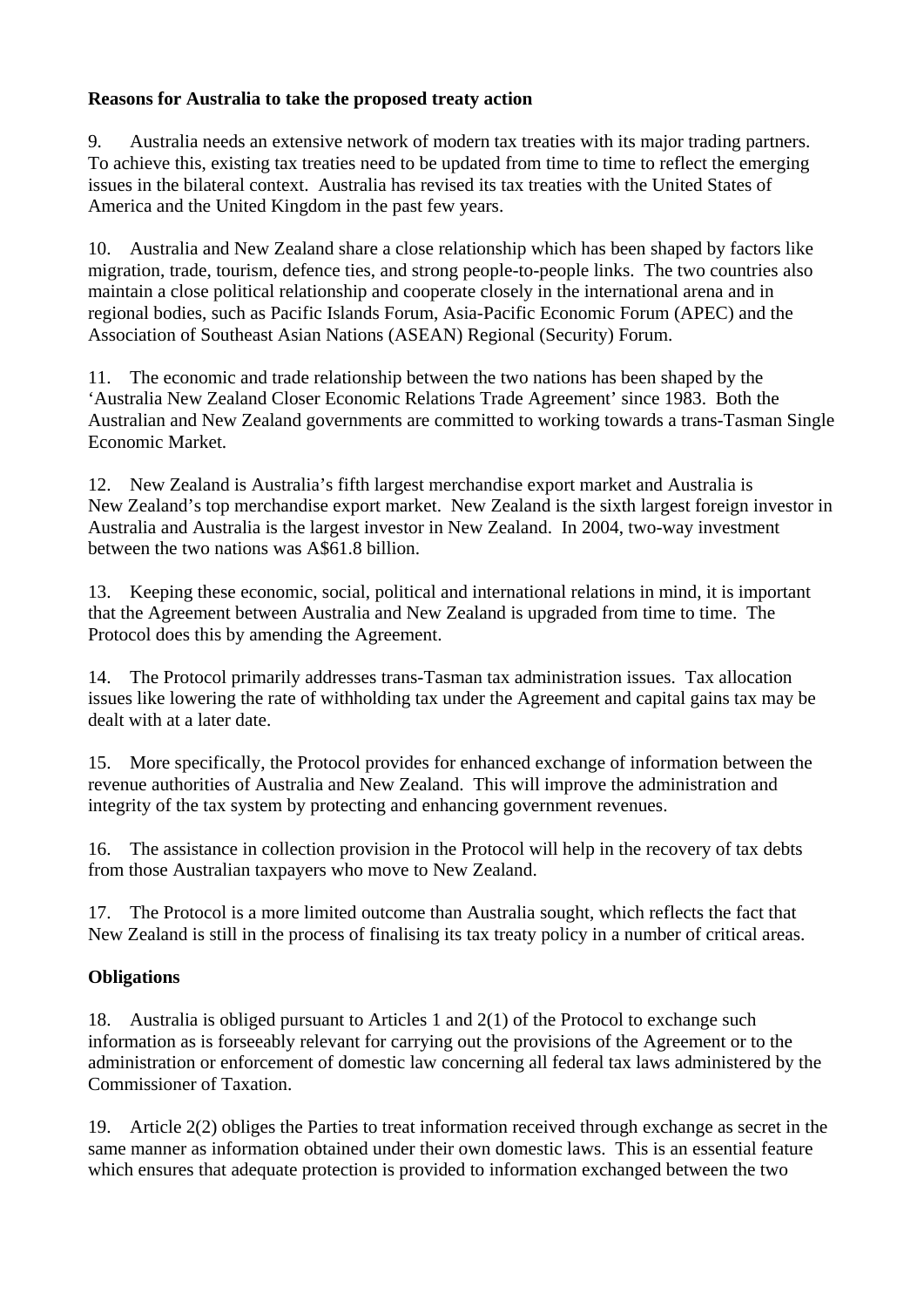countries. The respect for confidentiality of information is necessary to protect the legitimate interests of taxpayers.

20. Pursuant to Article 2(4) of the Protocol, if information is requested by New Zealand, Australia must collect the requested information even where it is not needed for Australia's own taxation purposes.

21. Article 4(1) of the Protocol obliges Australia to assist New Zealand in the collection of revenue claims, that is, of amounts owed in respect of taxes of every kind and description imposed under the laws of New Zealand.

22. Article 4(3) of the Protocol obliges Australia, upon request by New Zealand, to collect a revenue claim owed to New Zealand as if it were an Australian revenue claim. Similarly, if requested, Australia must take conservancy measures in relation to a New Zealand revenue claim as if it were an Australian claim pursuant to Article 4(4).

23. Either Party may decline to supply the information in certain circumstances in line with the OECD Model guidelines. This acts as a safeguard to protect the taxpayers' rights. For example, Article 2 provides that a request may be denied where provision of the information would disclose a trade or business secret or disclosure of the information would be contrary to public policy (for example, breach of human rights policy).

### **Implementation**

24. Legislation will be required for Australia to fulfil its obligations under the Protocol. The legislative framework for giving effect to Australia's obligation to provide information under the Protocol will be achieved by appropriate amendment to the *International Tax Agreements Act 1953.* 

#### **Costs**

25. The Protocol does not cover the allocation of taxing rights. It deals with issues that are administrative in nature. Hence, there will be no financial implications as such.

26. The Protocol covers enhanced information exchange between Australia and New Zealand. The section of the Australian Tax Office ("ATO") dealing with international issues already has an Exchange of Information (EOI) Unit which handles EOI requests with Australia's tax treaty partners, including New Zealand. It is envisaged that there will only be minimal increases in administrative costs to the ATO as a result of the enhanced information exchange between Australia and New Zealand flowing from the Protocol.

27. The assistance in collection Article is likely to have ramifications for the ATO. The Operations Business and Service Line (BSL) will handle requests for recovery of tax debts between Australia and New Zealand. As a result, the Operations BSL may need extra human and financial resources to handle inbound and outbound requests for debt collection. The exact figures can not be ascertained at this point in time, as the Australian Government has taken a policy decision to include the 'assistance in collection' Article in its future tax treaties as well as the existing treaties at the time of their renegotiation. The ATO may need to expand its operations as the number of Australian tax treaties with the assistance in collection Article grows in the future.

28. The assistance in collection Article will, however, have a positive impact on revenue collection by the ATO and will improve international tax compliance.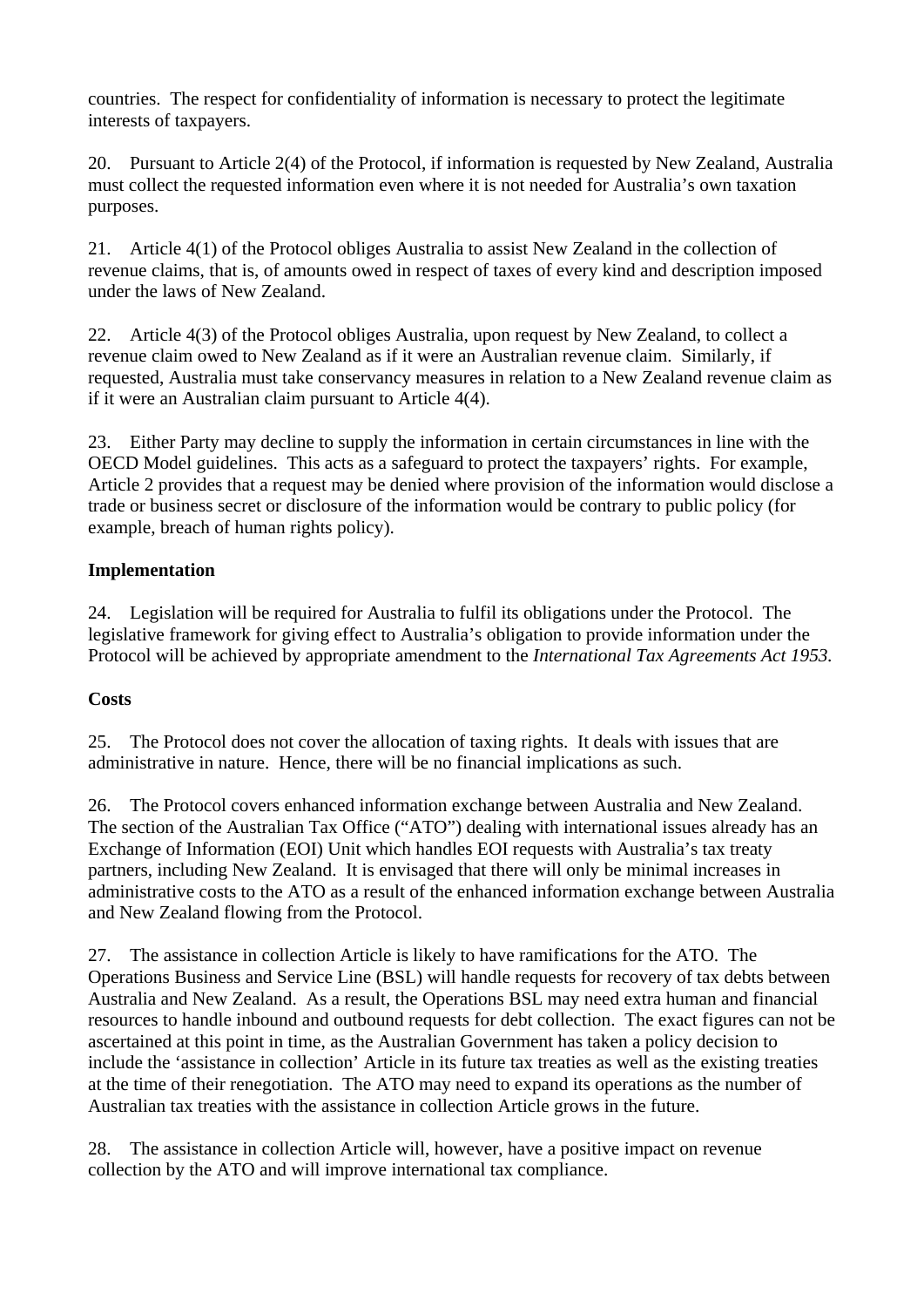29. As the Protocol covers all federal taxes including GST, there would be a small increase in the administration costs to the ATO. The ATO should, however, be in a position to accommodate the extra cost within its existing resources.

#### **Regulation Impact Statement**

30. The Office of Regulation Review (Productivity Commission) has been consulted and confirms that a Regulation Impact Statement is not required.

#### **Future treaty action**

31. The Protocol amends only certain provisions in the existing treaty with New Zealand. It does not have a specific provision that addresses the scope of any future treaty action between the two countries. Nor does it contain any amendment procedure.

32. New Zealand is in the process of reviewing its withholding tax regime. Once the review is completed, the officials from both countries will consider the feasibility of a comprehensive renegotiation of the existing Agreement. Some of the issues that would form part of the future negotiations are withholding taxes, capital gain tax and the inclusion of a 'Non-discrimination Article' based on the OECD Model. The Non-discrimination Article operates to protect taxpayers operating in foreign jurisdictions from discriminatory tax practices. All Australian states and territories have agreed to the proposal to include this Article.

33. The Agreement itself does not contain any amendment procedure. The *Vienna Convention on the Law of Treaties 1969* would apply in this instance. Article 39 of the Vienna Convention states that a treaty may be amended by agreement between the parties. Any amendments would be subject to the domestic treaty process, including tabling and consideration by JSCOT.

### **Withdrawal or denunciation**

34. The Protocol itself does not contain an express provision dealing with withdrawal or denunciation as it merely amends the more comprehensive Agreement between Australia and New Zealand which was signed on 27 January 1995. Article 29 of the Agreement has a termination clause which allows termination by either country on or before 30 June in any calendar year beginning after the expiration of five years from the date of entry into force of the Agreement. The termination notice must be in writing and delivered through the diplomatic channel.

35. As the Agreement has been in force for more than five years, either Australia or New Zealand can give a notice of termination of the Agreement in writing through the diplomatic channel in any calendar year on or before 30 June.

36. In regard to Australia, if such a notice of termination were given, the Agreement would cease to be effective in Australia:

- in respect of withholding tax on income derived by a non-resident on or after 1 April in the calendar year after the year the notice of termination was given,
- in respect of fringe benefits tax provided on or after 1 April of the calendar year after the year the notice of termination was given, and
- in respect of other Australian tax, in relation to income, profits or gains of any year of income beginning on or after 1 July in the calendar year after the year the notice of termination was given.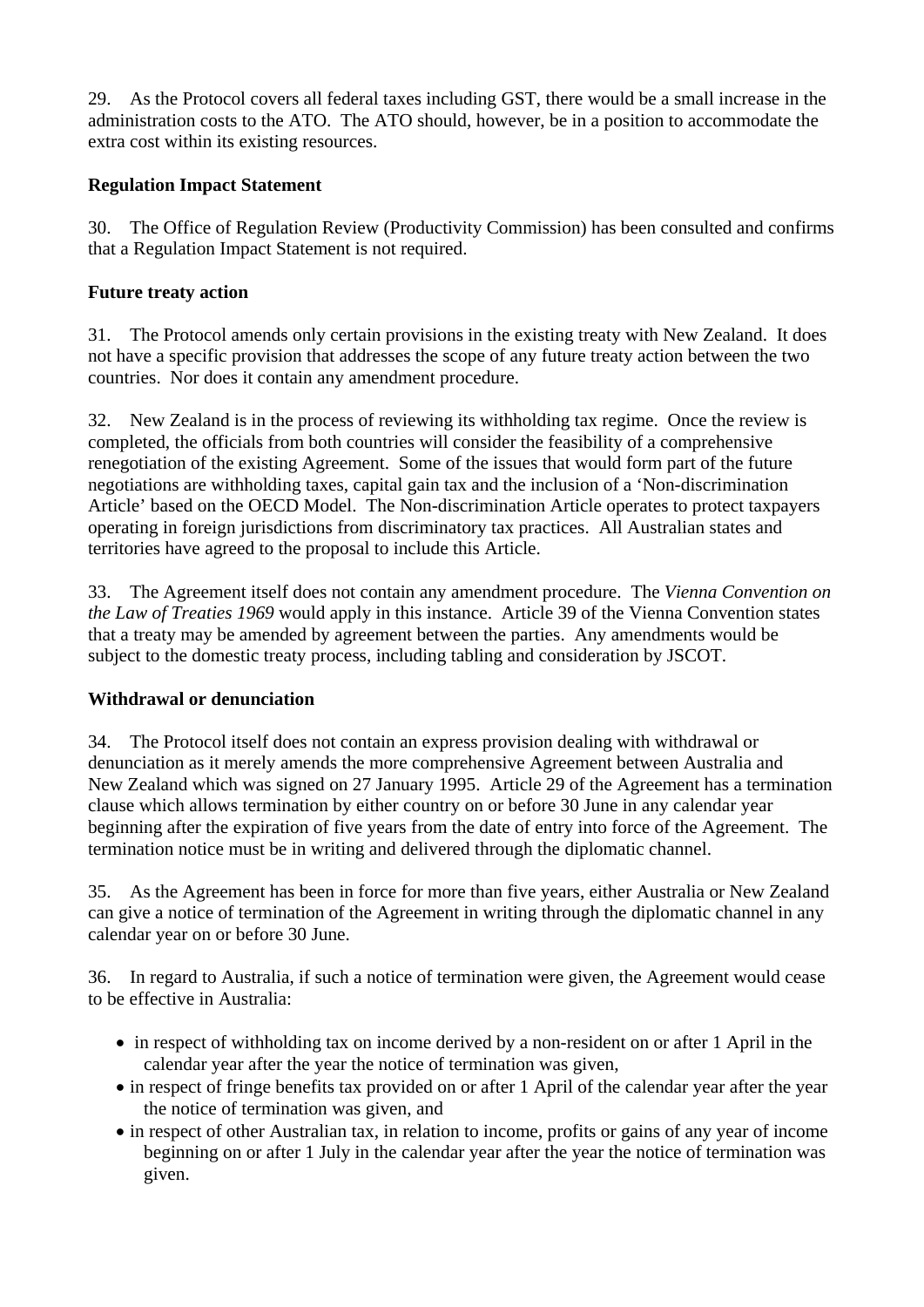37. Withdrawal by Australia would be subject to the normal treaty process, including tabling and consideration by JSCOT.

## **Contact details**

Tax Treaties Unit International Tax and Treaties Division Department of the Treasury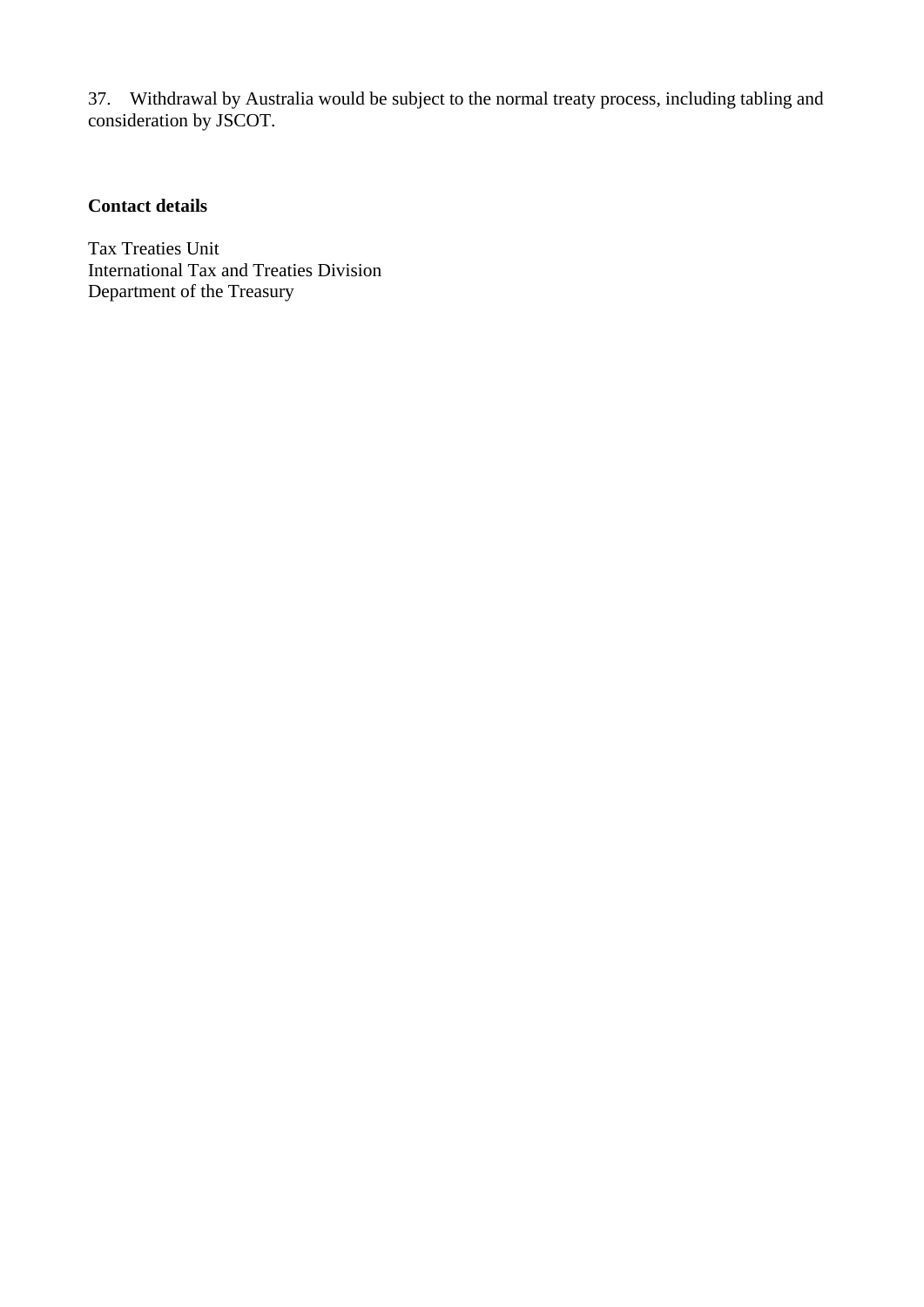#### **Protocol amending the Agreement between the Government of Australia and the Government of New Zealand for the avoidance of double taxation and the prevention of fiscal evasion with respect to taxes on income (Melbourne, 15 November 2005) [2005] ATNIF 26**

#### **CONSULTATION:**

1. The business community in Australia was consulted through the Tax Treaties Advisory Panel and also the Australia-New Zealand Business Council. A number of issues were raised during consultations. Most of these issues were of administrative nature. Some of the issues that came up during the consultation process are:

- tax exemptions for temporary migrants;
- interaction of debt equity rules;
- treatment of trusts and hybrid entities; and
- the interaction of the superannuation systems of both countries in promoting the mobility of labour and their implications for cross-border pensions.

2. The State and Territory Governments have been consulted through the Commonwealth-State/Territory Standing Committee on Treaties (SCOT). Information on the negotiation of this treaty was included in the schedules of treaties to State and Territory representatives in February and September 2005. Further information on signing and tabling appear on the current schedule.

3. In addition to the Minister for Revenue and Assistant Treasurer, the Prime Minister, the Minister for Foreign Affairs and the Minister for Trade agreed to this treaty.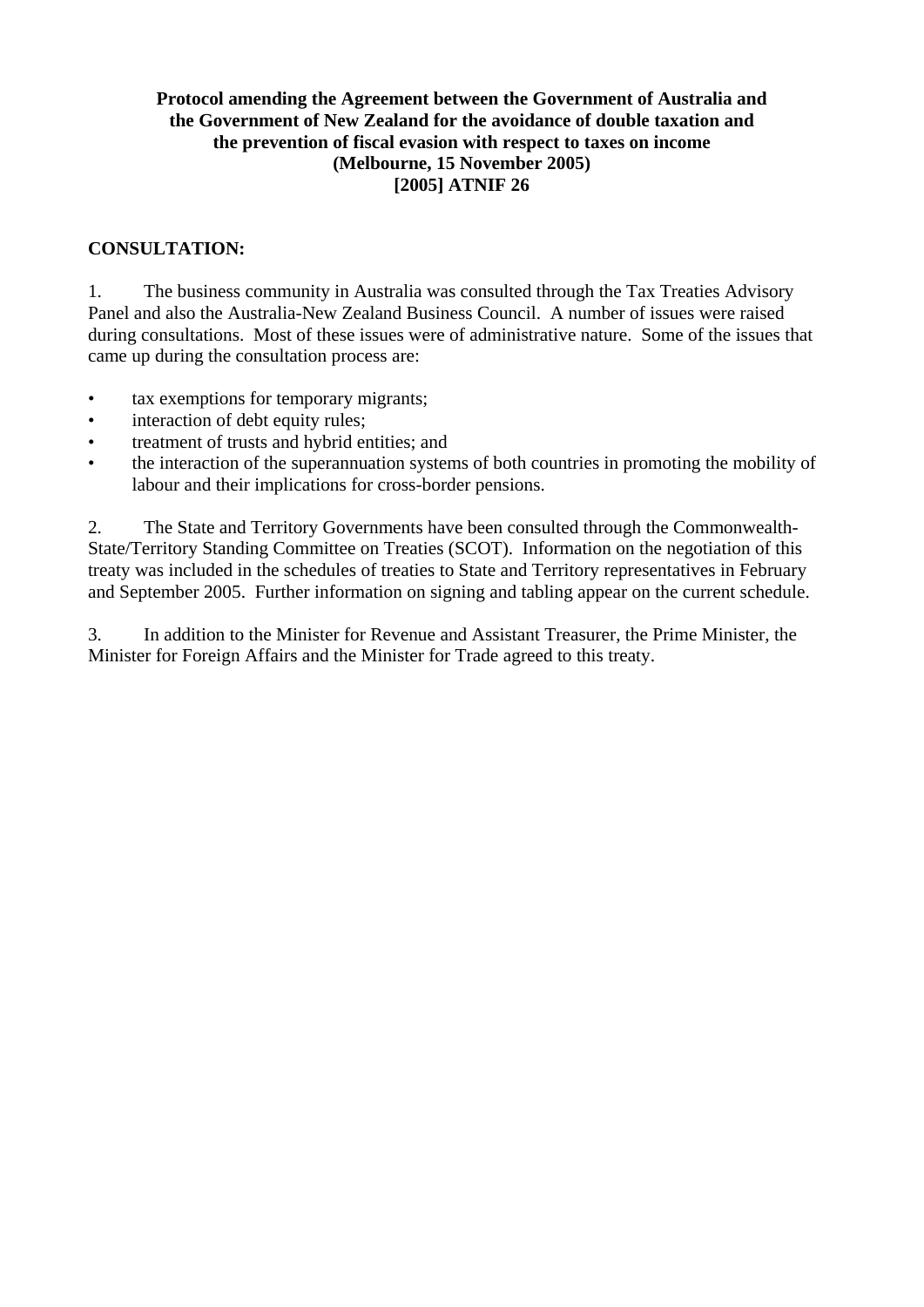#### **New Zealand Political Brief**

1. New Zealand is a parliamentary democracy in the Westminster tradition. The Prime Minister is the Head of Government and HM Queen Elizabeth II is the Head of State, represented by the Governor-General. Its executive arm of government is drawn from its unicameral legislature, which is elected using a mixed member proportional (MMP) system. The Labour Party, led by Prime Minister Helen Clark, governs in coalition with the Progressive Party and also has confidence and supply agreements with New Zealand First and United Future. The main opposition party is the National Party.

2. Australia's relations with New Zealand are the closest and most broad ranging that we have with any country. Together we bring considerable national assets to the bilateral relationship, including a shared history, similar geography, common democratic values and institutions, significant economic ties, substantial people-to-people links and generally close cooperation in international fora. Nevertheless, we remain two sovereign nations with distinct national interests.

3. New Zealand is a small, open economy with over 4.1 million people. New Zealand is Australia's most important ally in the South Pacific and an important partner beyond. Over many decades, New Zealand has made valuable contributions in areas of high priority to Australia, most recently in the Solomon Islands, Bougainville and East Timor.

4. The Australia New Zealand Closer Economic Relations Trade Agreement (ANZCERTA, also referred to as Closer Economic Relations or CER) which came into effect in 1983, is still one of the world's most comprehensive bilateral free trade agreements, and is now the main instrument governing economic relations between the two countries. In addition, a web of agreements and arrangements negotiated under the umbrella of ANZCERTA support the economic relationship (see attached List of Treaties between Australia and New Zealand).

5. Bilateral trade between the two countries has increased at an average of nearly 10 per cent per annum since the inception of ANZCERTA. New Zealand is Australia's fifth-largest trading partner, taking \$9.2 billion of Australian merchandise exports in 2004-05. Australia is New Zealand's largest trading partner, providing 23 per cent of its merchandise imports and taking 21 per cent of its exports. Total bilateral merchandise trade came to \$14.5 billion in 2004-05. In 2004, trade in services was valued at \$4.3 billion and bilateral investment stood at \$61.8 billion.

6. In addition to CER, both governments are progressing a range of initiatives to enhance trans-Tasman business integration, streamline border processing arrangements, and work towards a Single Economic Market (SEM) based on common regulatory frameworks.

7. The trans-Tasman relationship will necessarily evolve as differences in economic strength, political systems, ethnic composition and strategic outlook become more apparent. Australia has a strong and direct interest in a dynamic relationship with an outward-looking and economically strong New Zealand.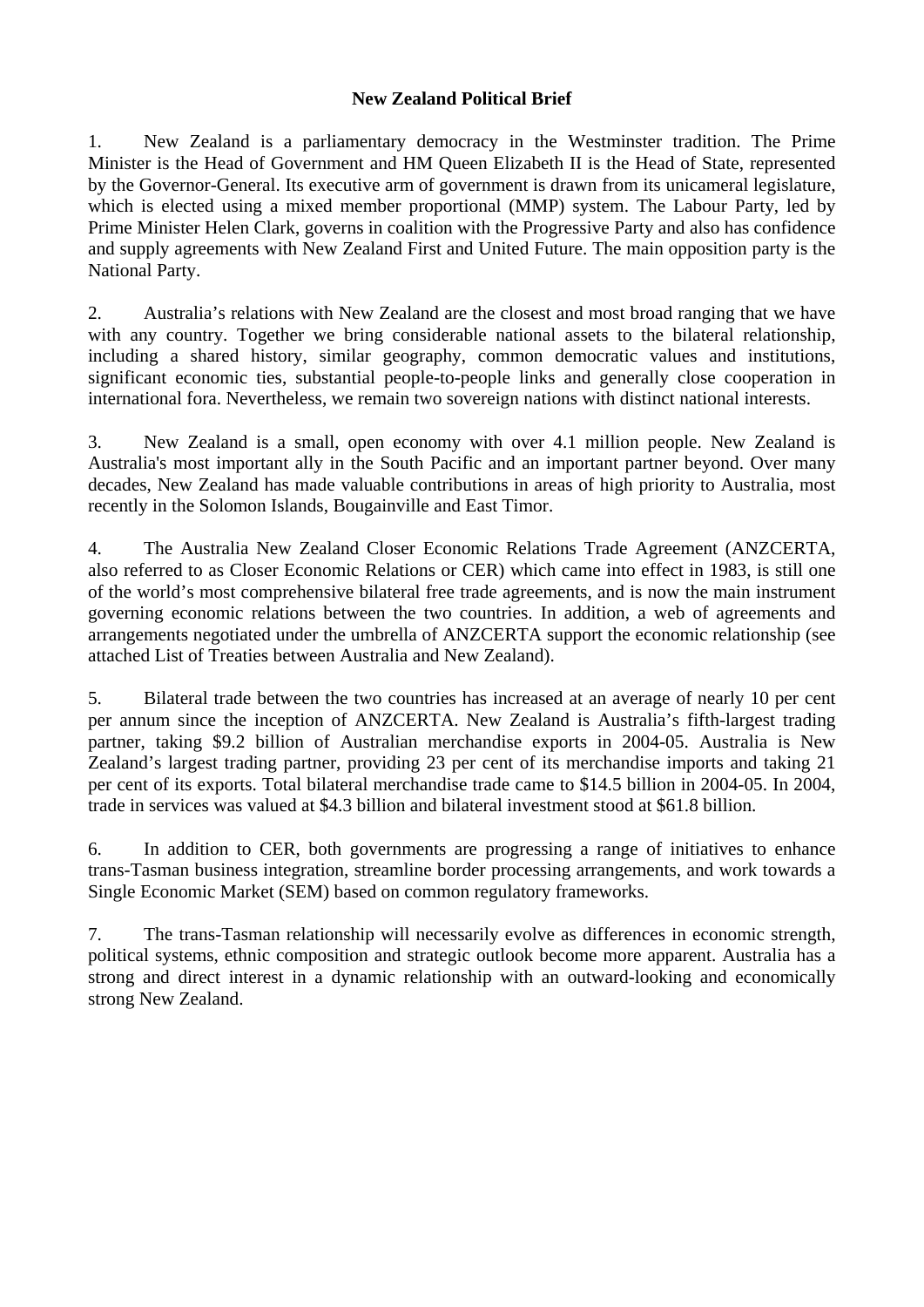

# **NEW ZEALAND**

| Capital:                  | Wellington                    |
|---------------------------|-------------------------------|
| Surface area:             | 271 thousand sq km            |
| <b>Official language:</b> | English                       |
| <b>Population:</b>        | 4.1 million (2004)            |
| <b>Exchange rate:</b>     | A\$1 = NZ\$ 1.0820 (Jun 2005) |
|                           |                               |

#### *General information: Fact sheets are updated biannually; May and September*

#### **Head of State:**

H.M. Queen Elizabeth II, represented by Governor-**General The Hon Dame Silvia Cartwright Head of Government: Prime Minister The Rt Hon Helen Clark MP** 

#### *Recent economic indicators:*

|                                     | 2000     | 2001     | 2002     | 2003     | 2004(a)  | 2005(b)  |
|-------------------------------------|----------|----------|----------|----------|----------|----------|
| GDP (US\$bn) (c):                   | 51.5     | 51.3     | 59.2     | 78.3     | 97.0     | 108.7    |
| GDP per capita (US\$):              | 13.347   | 13.209   | 15.027   | 19.525   | 23.834   | 26,373   |
| Real GDP growth (% change YOY) (c): | 3.6      | 2.9      | 4.6      | 3.3      | 4.4      | 2.7      |
| Current account balance (US\$m):    | $-2,462$ | $-1.253$ | $-2,235$ | $-3.357$ | $-6.184$ | $-6.465$ |
| Current account balance (% GDP):    | $-4.8$   | $-2.4$   | $-3.8$   | $-4.3$   | $-6.4$   | $-6.0$   |
| Goods & services exports (% GDP):   | 34.8     | 35.9     | 33.4     | 29.7     | 29.3     | 28.5     |
| Inflation (% change YOY):           | 2.6      | 2.6      | 2.7      | 1.8      | 2.3      | 2.8      |
| Unemployment rate (%):              | 5.9      | 5.3      | 5.1      | 4.6      | 3.9      | 3.9      |
|                                     |          |          |          |          |          |          |



#### *Australia's trade relationship with New Zealand:*

| Major Australian exports, 2004-05 (A\$m):               |                                                          |       | Major Australian imports, 2004-05 (A\$m): |                                               |                      |       |               |  |
|---------------------------------------------------------|----------------------------------------------------------|-------|-------------------------------------------|-----------------------------------------------|----------------------|-------|---------------|--|
| Refined petroleum                                       |                                                          | 641   | Crude petroleum                           |                                               |                      |       | 276           |  |
| Crude petroleum                                         |                                                          | 458   |                                           | Paper & paperboard                            |                      |       | 267           |  |
|                                                         | Passenger motor vehicles                                 | 445   |                                           | Wood, simply worked                           |                      |       | 237           |  |
|                                                         | Medicaments (incl. veterinary)                           | 391   |                                           | Non-monetary gold                             |                      |       | 235           |  |
| Computers                                               |                                                          | 358   |                                           | Household type equipment                      |                      |       | 164           |  |
| Australian merchandise trade with New Zealand, 2004-05: |                                                          |       |                                           |                                               | Total share:         | Rank: | Growth (yoy): |  |
|                                                         | Exports to New Zealand (A\$m):                           |       | 9,151                                     |                                               | 7.2%                 | 5th   | 13.1%         |  |
|                                                         | Imports from New Zealand (A\$m):                         |       | 5,340                                     |                                               | 3.6%                 | 8th   | 5.6%          |  |
|                                                         | Total trade (exports + imports) (A\$m):                  |       | 14,491                                    |                                               | 5.2%                 | 5th   | 10.2%         |  |
|                                                         | Merchandise trade surplus with New Zealand (A\$m):       |       | 3,812                                     |                                               |                      |       |               |  |
|                                                         | Australia's trade in services with New Zealand, 2004-05: |       |                                           |                                               | <b>Total share:</b>  |       |               |  |
| Exports of services to New Zealand (A\$m):              |                                                          | 2,655 |                                           | 7.3%                                          |                      |       |               |  |
| Imports of services from New Zealand (A\$m):            |                                                          | 2,118 |                                           | 5.6%                                          |                      |       |               |  |
|                                                         | Services trade surplus with New Zealand (A\$m):          |       | 537                                       |                                               |                      |       |               |  |
|                                                         | New Zealand's global merchandise trade relationships:    |       |                                           |                                               |                      |       |               |  |
| New Zealand's principal export destinations, 2004:      |                                                          |       |                                           | New Zealand's principal import sources, 2004: |                      |       |               |  |
| 1                                                       | Australia                                                | 20.9% |                                           | 1                                             | Australia            |       | 22.7%         |  |
| 2                                                       | <b>United States</b>                                     | 14.4% |                                           | 2                                             | <b>United States</b> |       | 11.3%         |  |
| 3                                                       | Japan                                                    | 11.2% |                                           | 3                                             | Japan                |       | 10.9%         |  |
| 4                                                       | China                                                    | 5.7%  |                                           | 4                                             | China                |       | 9.7%          |  |
| 5                                                       | United Kingdom                                           | 4.7%  |                                           | 5                                             | Germany              |       | 5.3%          |  |

*Compiled by the Market Information and Analysis Section, DFAT, using the latest data from the ABS, the IMF and various international sources.*

(a) all recent data subject to revision; (b) EIU forecast; (c) Year beginning April 1st.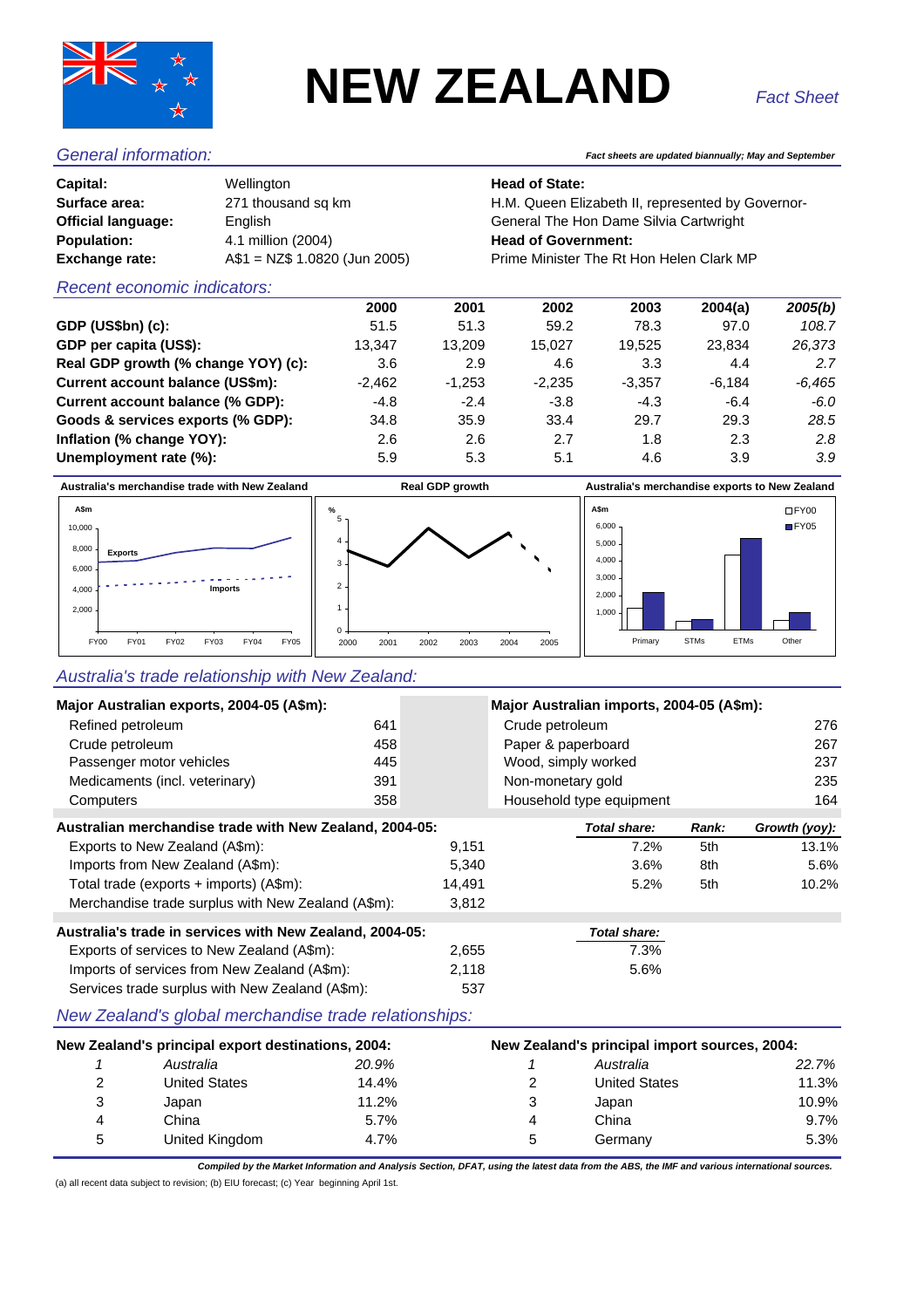# **Other Treaties between Australia and New Zealand**

- Australia-New Zealand Agreement [ANZAC Pact] **[1944] ATS 02**
- Australia New Zealand Closer Economic Relations Trade Agreement [ANZCERTA] **[1983] ATS 02**
- Agreement on Seismic Monitoring Cooperation **[1987] ATS 10**
- Protocol on Harmonisation of Quarantine Administrative Procedures to ANZCERTA of 28 March 1983 **[1988] ATS 17**
- Protocol on Acceleration of Free Trade in Goods to ANZCERTA of 28 March 1983 **[1988] ATS 18**
- Protocol on Trade in Services to ANZCERTA of 28 March 1983 **[1988] ATS 20**
- Exchange of Letters to amend ANZCERTA of 28 March 1983 **[1988] ATS 27**
- Agreement for the Reciprocal Protection of Classified Information of Defence Interest **[1989] ATS 03**
- Agreement concerning the Collaboration in the Acquisition of Surface Combatants for the Royal Australian Navy and the Royal New Zealand Navy [ANZAC Frigates Agreement] **[1989] ATS 32**
- Agreement concerning Cooperation in Defence Logistics Support **[1991] ATS 14**
- Exchange of Letters constituting an Agreement to delete Article 20.3 and Annex F from ANZCERTA of 28 March 1983 **[1992] ATS 27**
- Exchange of Letters constituting an Agreement relating to Nauru **[1994] ATS 17**
- Exchange of Letters constituting an Agreement to amend Article 3.1 of ANZCERTA of 28 March 1983 **[1994] ATS 39**
- Agreement Establishing a System for Joint Food Standards **[1996] ATS 12**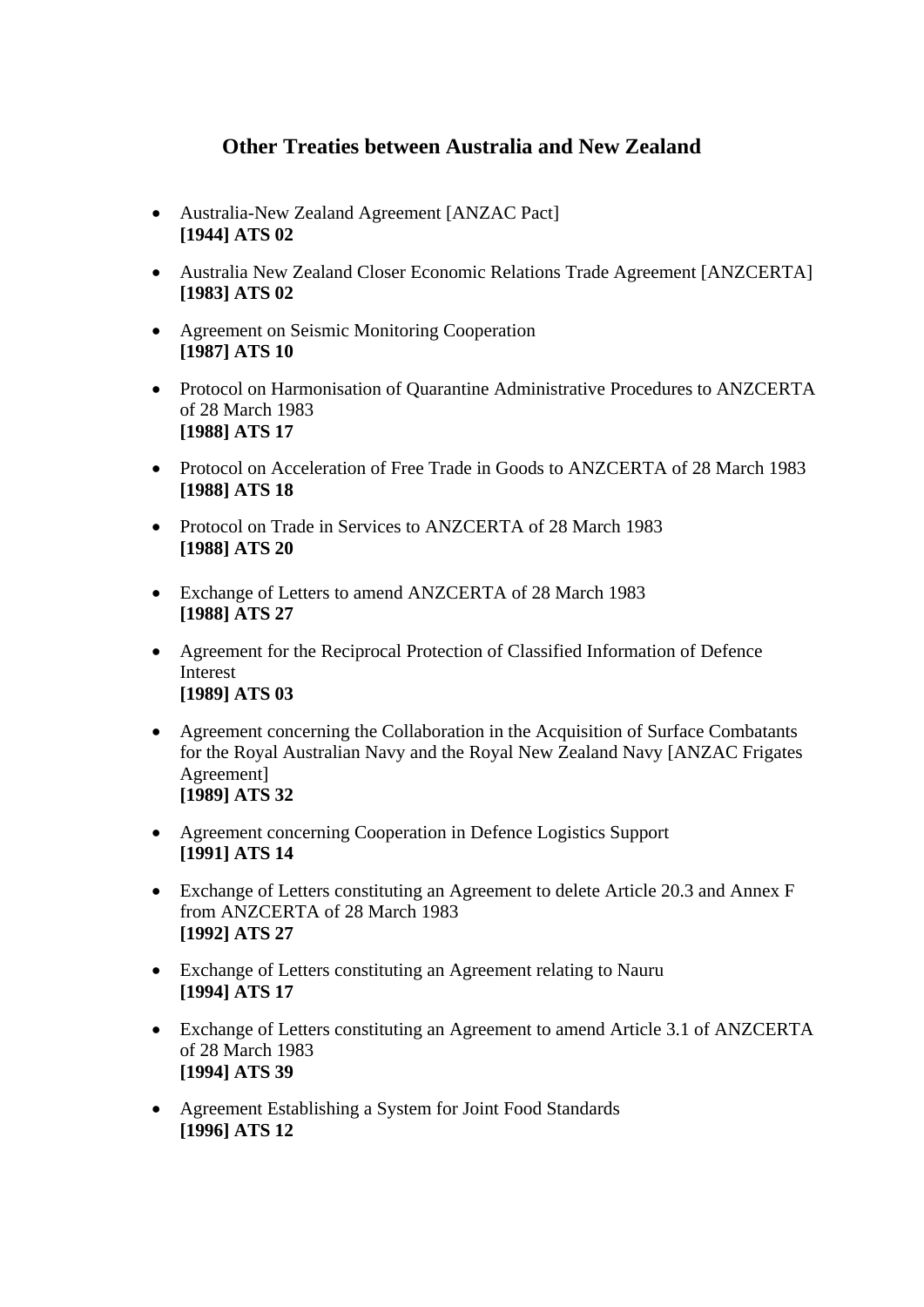- Agreement for the Avoidance of Double Taxation and the Prevention of Fiscal Evasion with respect to Taxes on Income **[1997] ATS 23**
- Exchange of Letters constituting an Agreement to amend the ANZAC Frigates Agreement of 14 December 1989 **[1997] ATS 24**
- Agreement concerning the Establishment of the Governing Board, Technical Advisory Council and Accreditation Review Board of the Joint Accreditation System of Australia and New Zealand [JAS-ANZ II] **[1998] ATS 16**
- Agreement on Medical Treatment for Temporary Visitors **[1999] ATS 15**
- Agreement concerning the Transfer of Uranium **[2000] ATS 16**
- Agreement on Child and Spousal Maintenance **[2000] ATS 20**
- Agreement on Social Security **[2002] ATS 12**
- Exchange of Notes Amending the Agreement on Social Security of 28 March 2001 **[2002] ATS 12**
- Agreement concerning a Joint Food Standards System **[2002] ATS 13**
- Agreement relating to Air Services **[2003] ATS 18**
- Agreement concerning the Status of Forces **[2005] ATS 12**
- Agreement for the Establishment of a Joint Scheme for the Regulation of Therapeutic **Products [2003] ATNIF 22**
- Treaty establishing Certain Exclusive Economic Zone Boundaries and Continental Shelf Boundaries **[2004] ATNIF 01**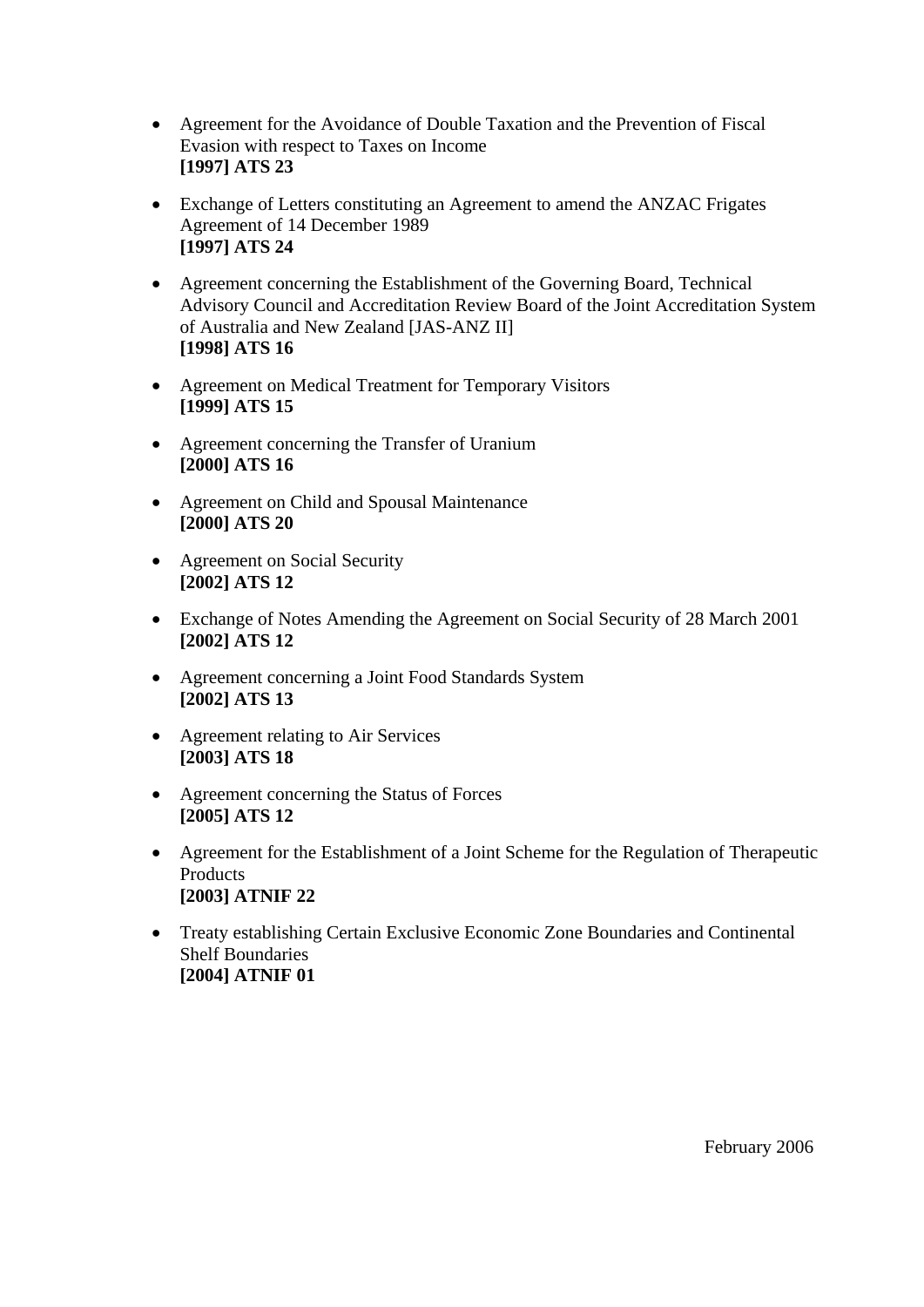# **Treaties of the same type with other countries**

- [Agreement with Austria for the Avoidance of Double Taxation and the](http://www.info.dfat.gov.au/Info/Treaties/treaties.nsf/AllDocIDs/3D51105C3F36557DCA256B74007CC780)  [Prevention of Fiscal Evasion with respect to Taxes on Income](http://www.info.dfat.gov.au/Info/Treaties/treaties.nsf/AllDocIDs/3D51105C3F36557DCA256B74007CC780) **[\[1988\] ATS 21](http://www.info.dfat.gov.au/Info/Treaties/treaties.nsf/AllDocIDs/3D51105C3F36557DCA256B74007CC780)**
- [Agreement with the Kingdom of Belgium for the Avoidance of Double](http://www.info.dfat.gov.au/Info/Treaties/treaties.nsf/AllDocIDs/FFCF3FEB3FA497C4CA256B71008282C3)  [Taxation and the Prevention of Fiscal Evasion with Respect to Taxes on](http://www.info.dfat.gov.au/Info/Treaties/treaties.nsf/AllDocIDs/FFCF3FEB3FA497C4CA256B71008282C3)  [Income](http://www.info.dfat.gov.au/Info/Treaties/treaties.nsf/AllDocIDs/FFCF3FEB3FA497C4CA256B71008282C3)  **[\[1979\] ATS 21](http://www.info.dfat.gov.au/Info/Treaties/treaties.nsf/AllDocIDs/FFCF3FEB3FA497C4CA256B71008282C3)**
- Protocol amending the Agreement with the Kingdom of Belgium for the [Avoidance of Double Taxation and the Prevention of Fiscal Evasion with](http://www.info.dfat.gov.au/Info/Treaties/treaties.nsf/AllDocIDs/17B693A9AA5D1EF0CA256B72000067F3)  [Respect to Taxes on Income of 13 October 1977](http://www.info.dfat.gov.au/Info/Treaties/treaties.nsf/AllDocIDs/17B693A9AA5D1EF0CA256B72000067F3)  **[\[1986\] ATS 25](http://www.info.dfat.gov.au/Info/Treaties/treaties.nsf/AllDocIDs/17B693A9AA5D1EF0CA256B72000067F3)**
- Convention with Canada for the Avoidance of Double Taxation and the [Prevention of Fiscal Evasion with respect to Taxes on Income](http://www.info.dfat.gov.au/Info/Treaties/treaties.nsf/AllDocIDs/76CD7D16E390F755CA256B720007B47D) **[\[1981\] ATS 14](http://www.info.dfat.gov.au/Info/Treaties/treaties.nsf/AllDocIDs/76CD7D16E390F755CA256B720007B47D)**
- Protocol amending the Convention with Canada for the Avoidance of Double [Taxation and the Prevention of Fiscal Evasion with respect to Taxes on](http://www.info.dfat.gov.au/Info/Treaties/treaties.nsf/AllDocIDs/CCF35C9B67BBF917CA256B56001F0B8A)  [Income](http://www.info.dfat.gov.au/Info/Treaties/treaties.nsf/AllDocIDs/CCF35C9B67BBF917CA256B56001F0B8A) **[\[2002\] ATS 26](http://www.info.dfat.gov.au/Info/Treaties/treaties.nsf/AllDocIDs/CCF35C9B67BBF917CA256B56001F0B8A)**
- [Agreement with the Government of the Republic of the People's Republic of](http://www.info.dfat.gov.au/Info/Treaties/treaties.nsf/AllDocIDs/DC2973EE40E61EA9CA256B7400772F13)  [China for the Avoidance of Double Taxation of Income and Revenues Derived](http://www.info.dfat.gov.au/Info/Treaties/treaties.nsf/AllDocIDs/DC2973EE40E61EA9CA256B7400772F13)  [by Air Transport Enterprises and International Air Transport](http://www.info.dfat.gov.au/Info/Treaties/treaties.nsf/AllDocIDs/DC2973EE40E61EA9CA256B7400772F13) **[\[1986\] ATS 31](http://www.info.dfat.gov.au/Info/Treaties/treaties.nsf/AllDocIDs/DC2973EE40E61EA9CA256B7400772F13)**
- [Agreement with the People's Republic of China for the Avoidance of Double](http://www.info.dfat.gov.au/Info/Treaties/treaties.nsf/AllDocIDs/5D5404D1205DD54ACA256B2F000F8FE6)  [Taxation and the Prevention of fiscal Evasion with respect to Taxes on Income](http://www.info.dfat.gov.au/Info/Treaties/treaties.nsf/AllDocIDs/5D5404D1205DD54ACA256B2F000F8FE6) **[\[1990\] ATS 45](http://www.info.dfat.gov.au/Info/Treaties/treaties.nsf/AllDocIDs/5D5404D1205DD54ACA256B2F000F8FE6)**
- [Agreement with the Czech Republic for the Avoidance of Double Taxation](http://www.info.dfat.gov.au/Info/Treaties/treaties.nsf/AllDocIDs/127A633F3F67F6C7CA256B6E0075FC4D)  [and the Prevention of Fiscal Evasion with respect to Taxes on Income](http://www.info.dfat.gov.au/Info/Treaties/treaties.nsf/AllDocIDs/127A633F3F67F6C7CA256B6E0075FC4D) **[\[1995\] ATS 30](http://www.info.dfat.gov.au/Info/Treaties/treaties.nsf/AllDocIDs/127A633F3F67F6C7CA256B6E0075FC4D)**
- [Agreement with the Government of the Kingdom of Denmark for the](http://www.info.dfat.gov.au/Info/Treaties/treaties.nsf/AllDocIDs/1DCD39F4A4213712CA256B7200734DEC)  [Avoidance of Double Taxation and the Prevention of Fiscal Evasion with](http://www.info.dfat.gov.au/Info/Treaties/treaties.nsf/AllDocIDs/1DCD39F4A4213712CA256B7200734DEC)  [Respect to Taxes on Income.](http://www.info.dfat.gov.au/Info/Treaties/treaties.nsf/AllDocIDs/1DCD39F4A4213712CA256B7200734DEC) **[\[1981\] ATS 26](http://www.info.dfat.gov.au/Info/Treaties/treaties.nsf/AllDocIDs/1DCD39F4A4213712CA256B7200734DEC)**
- [Agreement with Fiji for the Avoidance of Double Taxation and the Prevention](http://www.info.dfat.gov.au/Info/Treaties/treaties.nsf/AllDocIDs/4118FAD2D3FD8740CA256B750009A3E2)  [of Fiscal Evasion with Respect to Taxes on Income](http://www.info.dfat.gov.au/Info/Treaties/treaties.nsf/AllDocIDs/4118FAD2D3FD8740CA256B750009A3E2) **[\[1990\] ATS 44](http://www.info.dfat.gov.au/Info/Treaties/treaties.nsf/AllDocIDs/4118FAD2D3FD8740CA256B750009A3E2)**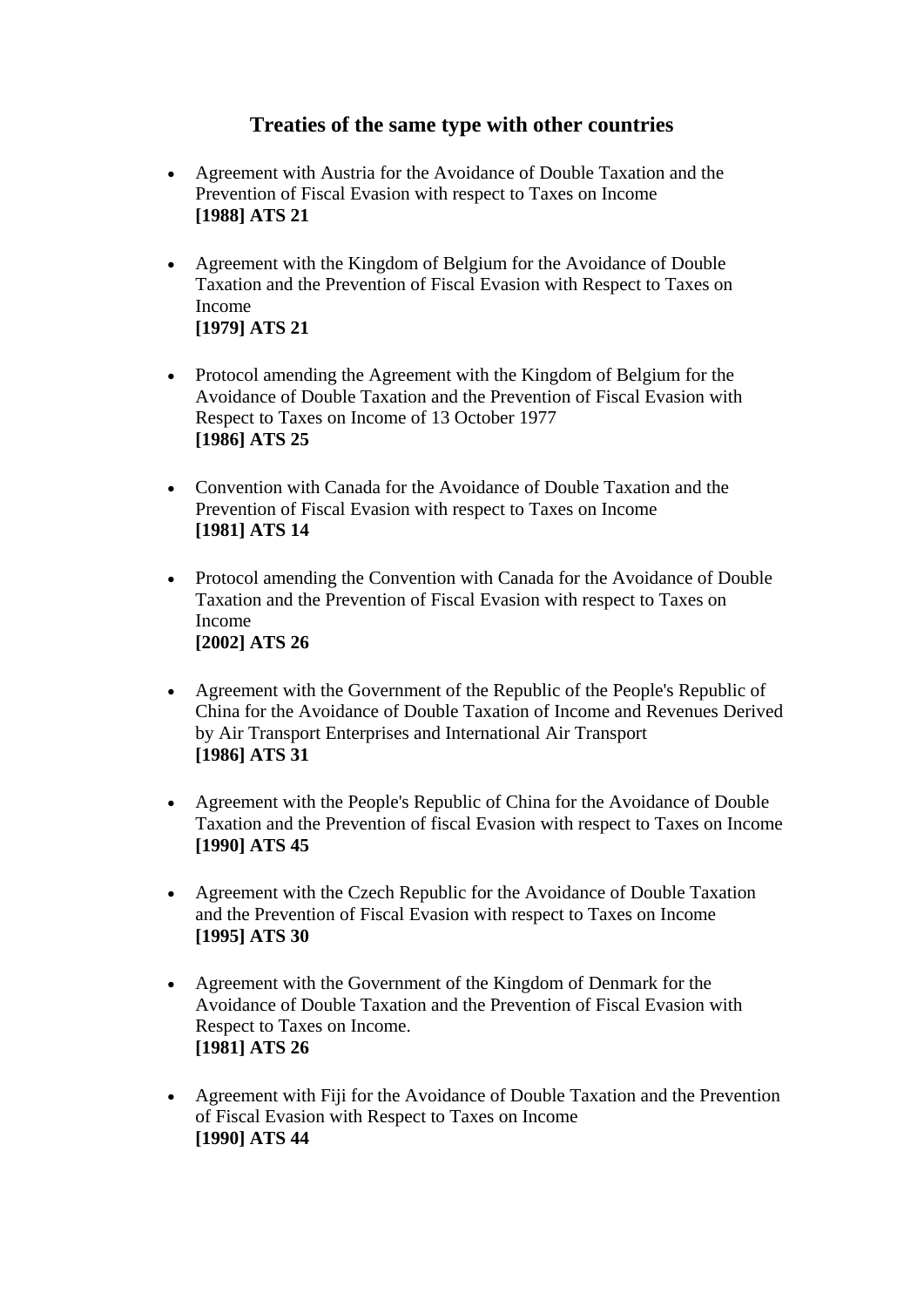- [Agreement with Finland for the Avoidance of Double Taxation and the](http://www.info.dfat.gov.au/Info/Treaties/treaties.nsf/AllDocIDs/0ECD57525F08DE08CA256B740017C6AB)  [Prevention of Fiscal Evasion with respect to Taxes on Income, and \[First\]](http://www.info.dfat.gov.au/Info/Treaties/treaties.nsf/AllDocIDs/0ECD57525F08DE08CA256B740017C6AB)  [Protocol](http://www.info.dfat.gov.au/Info/Treaties/treaties.nsf/AllDocIDs/0ECD57525F08DE08CA256B740017C6AB) **[\[1986\] ATS 6](http://www.info.dfat.gov.au/Info/Treaties/treaties.nsf/AllDocIDs/0ECD57525F08DE08CA256B740017C6AB)**
- [Second] Protocol to amend the Agreement with Finland for the Avoidance of [Double Taxation and the Prevention of Fiscal Evasion with Respect to Taxes](http://www.info.dfat.gov.au/Info/Treaties/treaties.nsf/AllDocIDs/AA596C27C125D1AECA256B27000EA74F)  [and Income](http://www.info.dfat.gov.au/Info/Treaties/treaties.nsf/AllDocIDs/AA596C27C125D1AECA256B27000EA74F) **[\[2000\] ATS 24](http://www.info.dfat.gov.au/Info/Treaties/treaties.nsf/AllDocIDs/AA596C27C125D1AECA256B27000EA74F)**
- Agreement with the Government of the French Republic for the Avoidance of [Double Taxation and the Prevention of Fiscal Evasion with Respect to Taxes](http://www.info.dfat.gov.au/Info/Treaties/treaties.nsf/AllDocIDs/F1A3C3D3AD423D59CA256B71007E455A)  [on Income](http://www.info.dfat.gov.au/Info/Treaties/treaties.nsf/AllDocIDs/F1A3C3D3AD423D59CA256B71007E455A)  **[\[1977\] ATS 21](http://www.info.dfat.gov.au/Info/Treaties/treaties.nsf/AllDocIDs/F1A3C3D3AD423D59CA256B71007E455A)**
- Protocol Amending the Agreement with the Government of the French [Republic for the Avoidance of Double Taxation and the Prevention of Fiscal](http://www.info.dfat.gov.au/Info/Treaties/treaties.nsf/AllDocIDs/3BFD41DFBA6BE75DCA256B7500030BA3)  [Evasion with Respect to Taxes on Income of 13 April 1976](http://www.info.dfat.gov.au/Info/Treaties/treaties.nsf/AllDocIDs/3BFD41DFBA6BE75DCA256B7500030BA3)  **[\[1990\] ATS 26](http://www.info.dfat.gov.au/Info/Treaties/treaties.nsf/AllDocIDs/3BFD41DFBA6BE75DCA256B7500030BA3)**
- [Agreement and Protocol with the Federal Republic of Germany for the](http://www.info.dfat.gov.au/Info/Treaties/treaties.nsf/AllDocIDs/87E07B1D1E16706BCA256B7100768633)  [Avoidance of Double Taxation of Income and the Prevention of Fiscal](http://www.info.dfat.gov.au/Info/Treaties/treaties.nsf/AllDocIDs/87E07B1D1E16706BCA256B7100768633)  [Evasion with respect to Taxes on Income and Certain Other Taxes](http://www.info.dfat.gov.au/Info/Treaties/treaties.nsf/AllDocIDs/87E07B1D1E16706BCA256B7100768633)  **[\[1975\] ATS 8](http://www.info.dfat.gov.au/Info/Treaties/treaties.nsf/AllDocIDs/87E07B1D1E16706BCA256B7100768633)**
- [Agreement with the Government of the Hellenic Republic for the Avoidance](http://www.info.dfat.gov.au/Info/Treaties/treaties.nsf/AllDocIDs/606E71D216CFD229CA256B71007F996B)  [of Double Taxation of Income Derived from Air Transport](http://www.info.dfat.gov.au/Info/Treaties/treaties.nsf/AllDocIDs/606E71D216CFD229CA256B71007F996B) **[\[1981\] ATS 10](http://www.info.dfat.gov.au/Info/Treaties/treaties.nsf/AllDocIDs/606E71D216CFD229CA256B71007F996B)**
- [Agreement with the Republic of Hungary for the Avoidance of Double](http://www.info.dfat.gov.au/Info/Treaties/treaties.nsf/AllDocIDs/CF49EE5E9904AA53CA256B75000B9F75)  [Taxation and the Prevention of Fiscal Evasion with Respect to Taxes on](http://www.info.dfat.gov.au/Info/Treaties/treaties.nsf/AllDocIDs/CF49EE5E9904AA53CA256B75000B9F75)  [Income](http://www.info.dfat.gov.au/Info/Treaties/treaties.nsf/AllDocIDs/CF49EE5E9904AA53CA256B75000B9F75) **[\[1992\] ATS 18](http://www.info.dfat.gov.au/Info/Treaties/treaties.nsf/AllDocIDs/CF49EE5E9904AA53CA256B75000B9F75)**
- [Agreement with the Government of the Republic of India for the Avoidance of](http://www.info.dfat.gov.au/Info/Treaties/treaties.nsf/AllDocIDs/26A5C20220D41399CA256B750075B664)  [Double Taxation and the Prevention of Fiscal Evasion with Respect to Taxes](http://www.info.dfat.gov.au/Info/Treaties/treaties.nsf/AllDocIDs/26A5C20220D41399CA256B750075B664)  [on Income](http://www.info.dfat.gov.au/Info/Treaties/treaties.nsf/AllDocIDs/26A5C20220D41399CA256B750075B664) **[\[1991\] ATS 49](http://www.info.dfat.gov.au/Info/Treaties/treaties.nsf/AllDocIDs/26A5C20220D41399CA256B750075B664)**
- [Agreement with the Government of the Republic of Indonesia for the](http://www.info.dfat.gov.au/Info/Treaties/treaties.nsf/AllDocIDs/0A75A98FE5CCD356CA256B6E000CA52F)  [Avoidance of Double Taxation and the Prevention of Fiscal Evasion with](http://www.info.dfat.gov.au/Info/Treaties/treaties.nsf/AllDocIDs/0A75A98FE5CCD356CA256B6E000CA52F)  [Respect to Taxes on Income](http://www.info.dfat.gov.au/Info/Treaties/treaties.nsf/AllDocIDs/0A75A98FE5CCD356CA256B6E000CA52F)  **[\[1992\] ATS 40](http://www.info.dfat.gov.au/Info/Treaties/treaties.nsf/AllDocIDs/0A75A98FE5CCD356CA256B6E000CA52F)**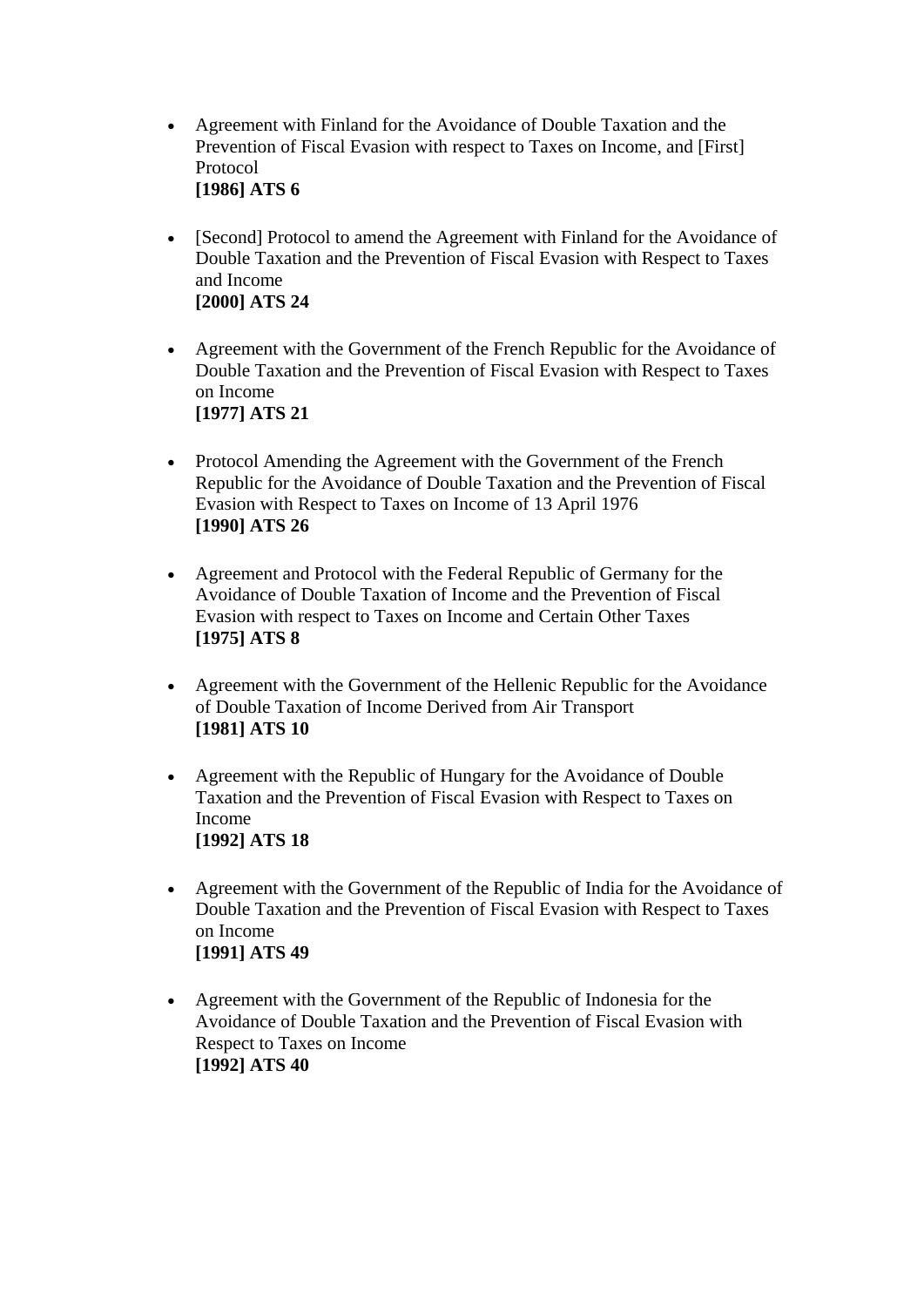- [Agreement with the Government of Ireland for the Avoidance of Double](http://www.info.dfat.gov.au/Info/Treaties/treaties.nsf/AllDocIDs/0773010B967EF503CA256B740012DB3F)  [Taxation and the Prevention of Fiscal Evasion with Respect to Taxes on](http://www.info.dfat.gov.au/Info/Treaties/treaties.nsf/AllDocIDs/0773010B967EF503CA256B740012DB3F)  [Income and Capital Gains](http://www.info.dfat.gov.au/Info/Treaties/treaties.nsf/AllDocIDs/0773010B967EF503CA256B740012DB3F) **[\[1983\] ATS 25](http://www.info.dfat.gov.au/Info/Treaties/treaties.nsf/AllDocIDs/0773010B967EF503CA256B740012DB3F)**
- Agreement with the Government of Italy for the Avoidance of Double [Taxation of Income Derived from International air transport](http://www.info.dfat.gov.au/Info/Treaties/treaties.nsf/AllDocIDs/0B5D9ACC55FD1DABCA256B6F000984E2) **[\[1976\] ATS 7](http://www.info.dfat.gov.au/Info/Treaties/treaties.nsf/AllDocIDs/0B5D9ACC55FD1DABCA256B6F000984E2)**
- [Convention and Protocol with Italy for the Avoidance of Double Taxation and](http://www.info.dfat.gov.au/Info/Treaties/treaties.nsf/AllDocIDs/070C43F8B6C52660CA256B72007DB0BA)  [the Prevention of Fiscal Evasion with Respect to Taxes on Income](http://www.info.dfat.gov.au/Info/Treaties/treaties.nsf/AllDocIDs/070C43F8B6C52660CA256B72007DB0BA) **[\[1985\] ATS 27](http://www.info.dfat.gov.au/Info/Treaties/treaties.nsf/AllDocIDs/070C43F8B6C52660CA256B72007DB0BA)**
- [Agreement with Japan for the Avoidance of Double Taxation and the](http://www.info.dfat.gov.au/Info/Treaties/treaties.nsf/AllDocIDs/3698E3E0B9A56AE8CA256B6F00045A6E)  [Prevention of Fiscal Evasion with Respect to Taxes on Income](http://www.info.dfat.gov.au/Info/Treaties/treaties.nsf/AllDocIDs/3698E3E0B9A56AE8CA256B6F00045A6E)  **[\[1970\] ATS 9](http://www.info.dfat.gov.au/Info/Treaties/treaties.nsf/AllDocIDs/3698E3E0B9A56AE8CA256B6F00045A6E)**
- [Agreement with the Republic of Kiribati for the Avoidance of Double](http://www.info.dfat.gov.au/Info/Treaties/treaties.nsf/AllDocIDs/D6AFEE2390A83827CA256B75000CF7D3)  [Taxation and the Prevention of Fiscal Evasion with Respect to Taxes on](http://www.info.dfat.gov.au/Info/Treaties/treaties.nsf/AllDocIDs/D6AFEE2390A83827CA256B75000CF7D3)  [Income](http://www.info.dfat.gov.au/Info/Treaties/treaties.nsf/AllDocIDs/D6AFEE2390A83827CA256B75000CF7D3) **[\[1991\] ATS 34](http://www.info.dfat.gov.au/Info/Treaties/treaties.nsf/AllDocIDs/D6AFEE2390A83827CA256B75000CF7D3)**
- [Convention and Protocol with the Government of the Republic of Korea for](http://www.info.dfat.gov.au/Info/Treaties/treaties.nsf/AllDocIDs/BD2710AB48E6351DCA256B7200793B6E)  [the Avoidance of Double Taxation and the Prevention of Fiscal Evasion with](http://www.info.dfat.gov.au/Info/Treaties/treaties.nsf/AllDocIDs/BD2710AB48E6351DCA256B7200793B6E)  [Respect to Taxes on Income](http://www.info.dfat.gov.au/Info/Treaties/treaties.nsf/AllDocIDs/BD2710AB48E6351DCA256B7200793B6E)  **[\[1984\] ATS 2](http://www.info.dfat.gov.au/Info/Treaties/treaties.nsf/AllDocIDs/BD2710AB48E6351DCA256B7200793B6E)**
- Agreement with the Government of Malaysia for the Avoidance of Double Taxation and the Prevention of Fiscal Evasion with Respect to Taxes on Income **1981] ATS 15**
- [Exchange of Letters constituting an Agreement Prolonging the Effect of](http://www.info.dfat.gov.au/Info/Treaties/treaties.nsf/AllDocIDs/CE46048D6F2011E0CA256B72000BA766)  [Certain Provisions of the Agreement with the Government of Malaysia for the](http://www.info.dfat.gov.au/Info/Treaties/treaties.nsf/AllDocIDs/CE46048D6F2011E0CA256B72000BA766)  [Avoidance of Double Taxation and the Prevention of Fiscal Evasion with](http://www.info.dfat.gov.au/Info/Treaties/treaties.nsf/AllDocIDs/CE46048D6F2011E0CA256B72000BA766)  [Respect to Taxes on Income of 20 August 1980](http://www.info.dfat.gov.au/Info/Treaties/treaties.nsf/AllDocIDs/CE46048D6F2011E0CA256B72000BA766)  **[\[1999\] ATS 24](http://www.info.dfat.gov.au/Info/Treaties/treaties.nsf/AllDocIDs/CE46048D6F2011E0CA256B72000BA766)**
- Protocol amending the Agreement with the Government of Malaysia for the [Avoidance of Double Taxation and the Prevention of Fiscal Evasion with](http://www.info.dfat.gov.au/Info/Treaties/treaties.nsf/AllDocIDs/F627720AC46473F7CA256B2700159A9E)  [Respect to Taxes on Income of 20 August 1980](http://www.info.dfat.gov.au/Info/Treaties/treaties.nsf/AllDocIDs/F627720AC46473F7CA256B2700159A9E)  **[\[2000\] ATS 25](http://www.info.dfat.gov.au/Info/Treaties/treaties.nsf/AllDocIDs/F627720AC46473F7CA256B2700159A9E)**
- Second Protocol amending the Agreement with the Government of Malaysia [for the Avoidance of Double Taxation and the Prevention of Fiscal Evasion](http://www.info.dfat.gov.au/Info/Treaties/treaties.nsf/AllDocIDs/69FD713AD352112DCA256C0E0021F808)  [with Respect to Taxes on Income of 2 August 1999, as amended](http://www.info.dfat.gov.au/Info/Treaties/treaties.nsf/AllDocIDs/69FD713AD352112DCA256C0E0021F808)  **[\[2004\] ATS 1](http://www.info.dfat.gov.au/Info/Treaties/treaties.nsf/AllDocIDs/69FD713AD352112DCA256C0E0021F808)**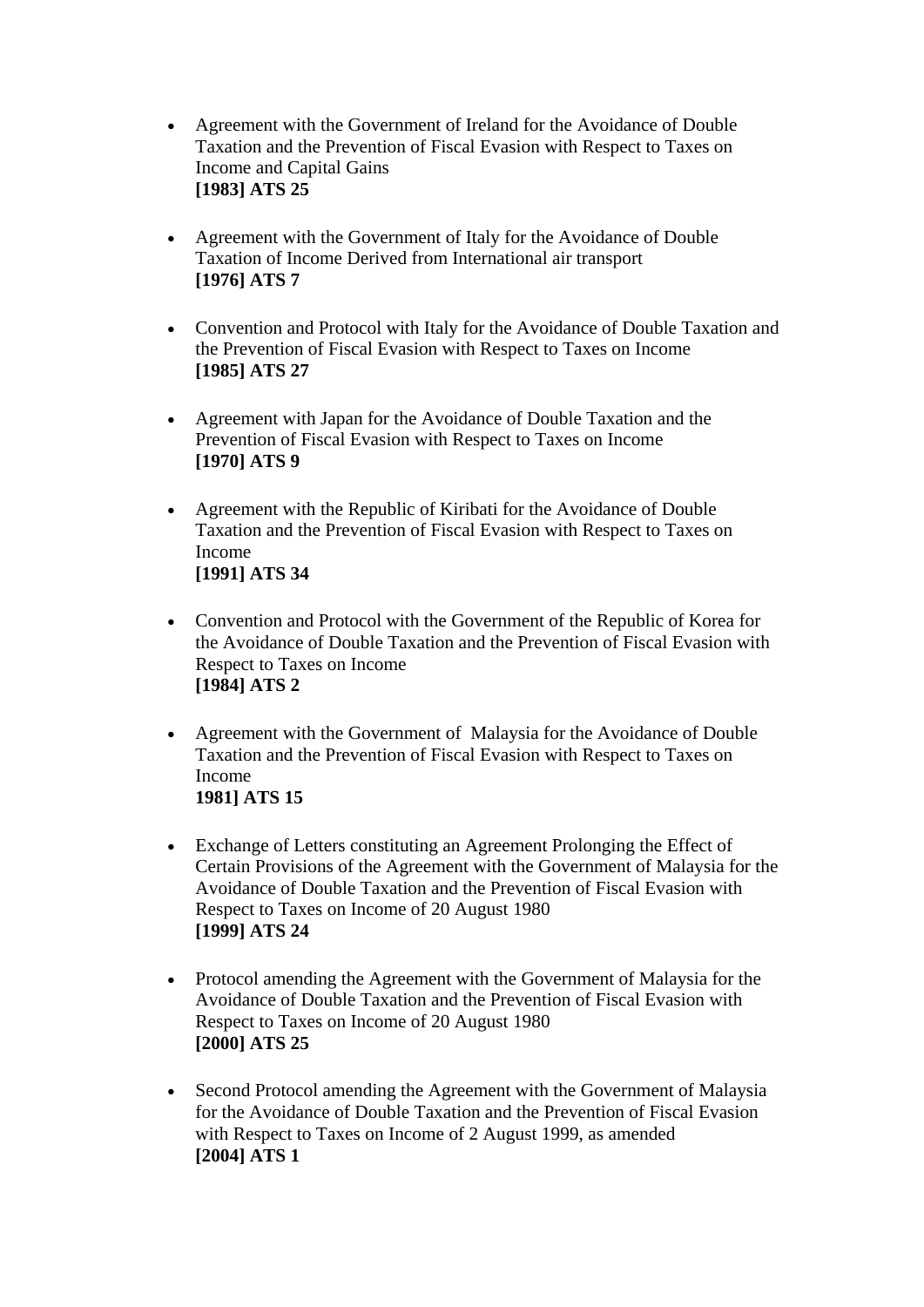- [Agreement with Malta for the Avoidance of Double Taxation and the](http://www.info.dfat.gov.au/Info/Treaties/treaties.nsf/AllDocIDs/E5407378B1692536CA256B740016709D)  [Prevention of Fiscal Evasion with Respect to Taxes on Income](http://www.info.dfat.gov.au/Info/Treaties/treaties.nsf/AllDocIDs/E5407378B1692536CA256B740016709D)  **[\[1985\] ATS 15](http://www.info.dfat.gov.au/Info/Treaties/treaties.nsf/AllDocIDs/E5407378B1692536CA256B740016709D)**
- [Agreement with the Government of the United Mexican States for the](http://www.info.dfat.gov.au/Info/Treaties/treaties.nsf/AllDocIDs/408771B89EDEBCACCA256C300001C977)  [Avoidance of Double Taxation and the Prevention of Fiscal Evasion with](http://www.info.dfat.gov.au/Info/Treaties/treaties.nsf/AllDocIDs/408771B89EDEBCACCA256C300001C977)  [respect to Taxes on Income](http://www.info.dfat.gov.au/Info/Treaties/treaties.nsf/AllDocIDs/408771B89EDEBCACCA256C300001C977) **[\[2004\] ATS 4](http://www.info.dfat.gov.au/Info/Treaties/treaties.nsf/AllDocIDs/408771B89EDEBCACCA256C300001C977)**
- [Agreement with the Kingdom of the Netherlands for the Avoidance of Double](http://www.info.dfat.gov.au/Info/Treaties/treaties.nsf/AllDocIDs/47EB3DE474408590CA256B710079B365)  [Taxation and the Prevention of Fiscal Evasion with Respect to Taxes on](http://www.info.dfat.gov.au/Info/Treaties/treaties.nsf/AllDocIDs/47EB3DE474408590CA256B710079B365)  [Income, and Protocol](http://www.info.dfat.gov.au/Info/Treaties/treaties.nsf/AllDocIDs/47EB3DE474408590CA256B710079B365)  **[\[1976\] ATS 24](http://www.info.dfat.gov.au/Info/Treaties/treaties.nsf/AllDocIDs/47EB3DE474408590CA256B710079B365)**
- Second Protocol Amending the Agreement with the Kingdom of the [Netherlands for the Avoidance of Double Taxation and the Prevention of](http://www.info.dfat.gov.au/Info/Treaties/treaties.nsf/AllDocIDs/8046D551E14A8F45CA256B71007B858F)  [Fiscal Evasion with Respect to Taxes on Income, and Protocol, of 17 March](http://www.info.dfat.gov.au/Info/Treaties/treaties.nsf/AllDocIDs/8046D551E14A8F45CA256B71007B858F)  [1976](http://www.info.dfat.gov.au/Info/Treaties/treaties.nsf/AllDocIDs/8046D551E14A8F45CA256B71007B858F) **[\[1987\] ATS 22](http://www.info.dfat.gov.au/Info/Treaties/treaties.nsf/AllDocIDs/8046D551E14A8F45CA256B71007B858F)**
- Agreement with the Government of New Zealand for the Avoidance of [Double Taxation and the Prevention of Fiscal Evasion with respect to Taxes](http://www.info.dfat.gov.au/Info/Treaties/treaties.nsf/AllDocIDs/CCF95BD77A1F4C8ACA256D1F001EB029)  [on Income](http://www.info.dfat.gov.au/Info/Treaties/treaties.nsf/AllDocIDs/CCF95BD77A1F4C8ACA256D1F001EB029) **[\[1997\] ATS 23](http://www.info.dfat.gov.au/Info/Treaties/treaties.nsf/AllDocIDs/CCF95BD77A1F4C8ACA256D1F001EB029)**
- Convention between Australia and the Kingdom of Norway for the Avoidance [of Double Taxation and the Prevention of Fiscal Evasion with respect to Taxes](http://www.info.dfat.gov.au/Info/Treaties/treaties.nsf/AllDocIDs/DC1998C49FD39CCECA256B72007666A1)  [on Income and on Capital, and Protocol](http://www.info.dfat.gov.au/Info/Treaties/treaties.nsf/AllDocIDs/DC1998C49FD39CCECA256B72007666A1) **[\[1983\] ATS 19](http://www.info.dfat.gov.au/Info/Treaties/treaties.nsf/AllDocIDs/DC1998C49FD39CCECA256B72007666A1)**
- [Agreement with the Government of the Republic of the Philippines for the](http://www.info.dfat.gov.au/Info/Treaties/treaties.nsf/AllDocIDs/E5CC415ADDE331E0CA256B720002A81C)  [Avoidance of Double Taxation and the Prevention of Fiscal Evasion with](http://www.info.dfat.gov.au/Info/Treaties/treaties.nsf/AllDocIDs/E5CC415ADDE331E0CA256B720002A81C)  [Respect to Taxes on Income.](http://www.info.dfat.gov.au/Info/Treaties/treaties.nsf/AllDocIDs/E5CC415ADDE331E0CA256B720002A81C)  **[\[1980\] ATS 16](http://www.info.dfat.gov.au/Info/Treaties/treaties.nsf/AllDocIDs/E5CC415ADDE331E0CA256B720002A81C)**
- [Agreement with the Republic of Poland for the Avoidance of Double Taxation](http://www.info.dfat.gov.au/Info/Treaties/treaties.nsf/AllDocIDs/3E217A99E890A951CA256B75000F3BEB)  [and the Prevention of Fiscal Evasion with Respect to Taxes on Income](http://www.info.dfat.gov.au/Info/Treaties/treaties.nsf/AllDocIDs/3E217A99E890A951CA256B75000F3BEB) **[\[1992\] ATS 14](http://www.info.dfat.gov.au/Info/Treaties/treaties.nsf/AllDocIDs/3E217A99E890A951CA256B75000F3BEB)**
- [Agreement with the Government of Romania for the Avoidance of Double](http://www.info.dfat.gov.au/Info/Treaties/treaties.nsf/AllDocIDs/E1DBCB8CDCAD87ADCA256B0A001A31A9)  [Taxation and the Prevention of Fiscal Evasion with Respect to Taxes on](http://www.info.dfat.gov.au/Info/Treaties/treaties.nsf/AllDocIDs/E1DBCB8CDCAD87ADCA256B0A001A31A9)  [Income, and Protocol](http://www.info.dfat.gov.au/Info/Treaties/treaties.nsf/AllDocIDs/E1DBCB8CDCAD87ADCA256B0A001A31A9) **[\[2001\] ATS 4](http://www.info.dfat.gov.au/Info/Treaties/treaties.nsf/AllDocIDs/E1DBCB8CDCAD87ADCA256B0A001A31A9)**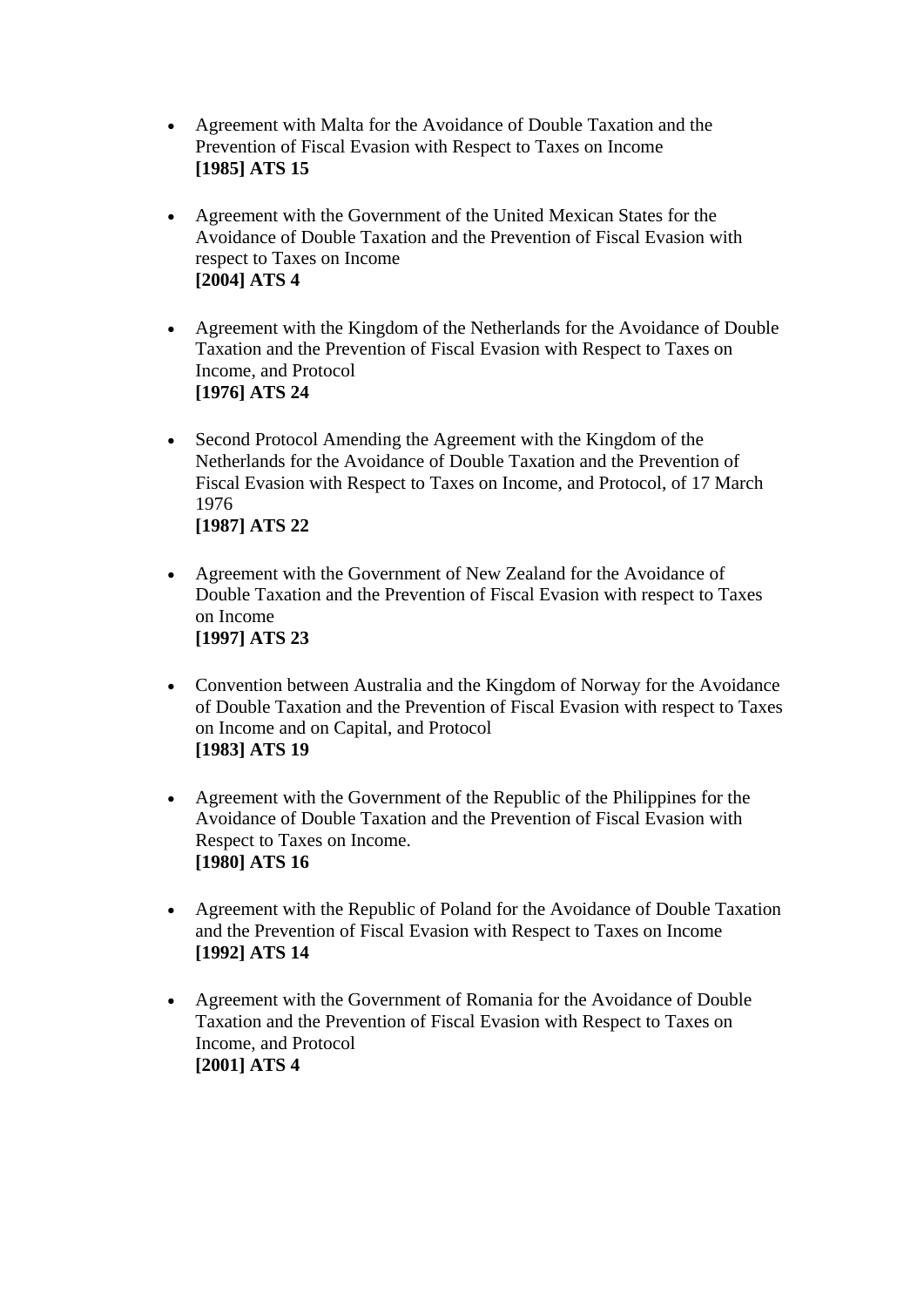- [Agreement with the Government of the Russian Federation for the Avoidance](http://www.info.dfat.gov.au/Info/Treaties/treaties.nsf/AllDocIDs/CC149F85759617B9CA256B2700136A4C)  [of Double Taxation and the Prevention of Fiscal Evasion with Respect to](http://www.info.dfat.gov.au/Info/Treaties/treaties.nsf/AllDocIDs/CC149F85759617B9CA256B2700136A4C)  [Taxes on Income](http://www.info.dfat.gov.au/Info/Treaties/treaties.nsf/AllDocIDs/CC149F85759617B9CA256B2700136A4C)  **[\[2003\] ATS 23](http://www.info.dfat.gov.au/Info/Treaties/treaties.nsf/AllDocIDs/CC149F85759617B9CA256B2700136A4C)**
- [Agreement with the Government of the Republic of Singapore for the](http://www.info.dfat.gov.au/Info/Treaties/treaties.nsf/AllDocIDs/226811A35C930517CA256B6E00031019)  [Avoidance of Double Taxation and the Prevention of Fiscal Evasion with](http://www.info.dfat.gov.au/Info/Treaties/treaties.nsf/AllDocIDs/226811A35C930517CA256B6E00031019)  [Respect to Taxes on Income.](http://www.info.dfat.gov.au/Info/Treaties/treaties.nsf/AllDocIDs/226811A35C930517CA256B6E00031019) **[\[1969\] ATS 14](http://www.info.dfat.gov.au/Info/Treaties/treaties.nsf/AllDocIDs/226811A35C930517CA256B6E00031019)**
- [Exchange of Notes constituting an Agreement with the Government of the](http://www.info.dfat.gov.au/Info/Treaties/treaties.nsf/AllDocIDs/73913B6FEF25F0F6CA256B7100788B64)  [Republic of Singapore Extending the Operation of Article 18 \(3\) of the](http://www.info.dfat.gov.au/Info/Treaties/treaties.nsf/AllDocIDs/73913B6FEF25F0F6CA256B7100788B64)  [Agreement for the Avoidance of Double Taxation and the Prevention of Fiscal](http://www.info.dfat.gov.au/Info/Treaties/treaties.nsf/AllDocIDs/73913B6FEF25F0F6CA256B7100788B64)  [Evasion with Respect to Taxes on Income of 11 February 1969](http://www.info.dfat.gov.au/Info/Treaties/treaties.nsf/AllDocIDs/73913B6FEF25F0F6CA256B7100788B64)  **[\[1975\] ATS 18](http://www.info.dfat.gov.au/Info/Treaties/treaties.nsf/AllDocIDs/73913B6FEF25F0F6CA256B7100788B64)**
- [Exchange of Notes constituting an Agreement with the Government of the](http://www.info.dfat.gov.au/Info/Treaties/treaties.nsf/AllDocIDs/2F1ADA97C779271DCA256D32000E9E5E)  [Republic of Singapore to further extend the operation of Article 18\(3\) of the](http://www.info.dfat.gov.au/Info/Treaties/treaties.nsf/AllDocIDs/2F1ADA97C779271DCA256D32000E9E5E)  [Agreement for the Avoidance of Double Taxation and the Prevention of Fiscal](http://www.info.dfat.gov.au/Info/Treaties/treaties.nsf/AllDocIDs/2F1ADA97C779271DCA256D32000E9E5E)  [Evasion with respect to Taxes on Income of 11 February 1969](http://www.info.dfat.gov.au/Info/Treaties/treaties.nsf/AllDocIDs/2F1ADA97C779271DCA256D32000E9E5E) **[\[1981\] ATS 31](http://www.info.dfat.gov.au/Info/Treaties/treaties.nsf/AllDocIDs/2F1ADA97C779271DCA256D32000E9E5E)**
- [Exchange of Notes constituting an Agreement to Further Extend the Operation](http://www.info.dfat.gov.au/Info/Treaties/treaties.nsf/AllDocIDs/09CB8E2B0B1CF073CA256B6E0008D5F3)  [of Article 18\(3\) of the Agreement with the Government of the Republic of](http://www.info.dfat.gov.au/Info/Treaties/treaties.nsf/AllDocIDs/09CB8E2B0B1CF073CA256B6E0008D5F3)  [Singapore for the Avoidance of Double Taxation and the Prevention of Fiscal](http://www.info.dfat.gov.au/Info/Treaties/treaties.nsf/AllDocIDs/09CB8E2B0B1CF073CA256B6E0008D5F3)  [Evasion with Respect to Taxes on Income of 11 February 1969](http://www.info.dfat.gov.au/Info/Treaties/treaties.nsf/AllDocIDs/09CB8E2B0B1CF073CA256B6E0008D5F3)  **[\[1989\] ATS 26](http://www.info.dfat.gov.au/Info/Treaties/treaties.nsf/AllDocIDs/09CB8E2B0B1CF073CA256B6E0008D5F3)**
- Protocol amending the Agreement with the Government of the Republic of [Singapore for the Avoidance of Double Taxation and the Prevention of Fiscal](http://www.info.dfat.gov.au/Info/Treaties/treaties.nsf/AllDocIDs/F8A90CF5EE5537AACA256B6D0083A688)  [Evasion with Respect to Taxes on Income](http://www.info.dfat.gov.au/Info/Treaties/treaties.nsf/AllDocIDs/F8A90CF5EE5537AACA256B6D0083A688)  **[\[1990\] ATS 3](http://www.info.dfat.gov.au/Info/Treaties/treaties.nsf/AllDocIDs/F8A90CF5EE5537AACA256B6D0083A688)**
- [Agreement with the Slovak Republic for the Avoidance of Double Taxation](http://www.info.dfat.gov.au/Info/Treaties/treaties.nsf/AllDocIDs/C1CB2662AF6AEB42CA256B6E007D4469)  [and the Prevention of Fiscal Evasion with respect to Taxes on Income](http://www.info.dfat.gov.au/Info/Treaties/treaties.nsf/AllDocIDs/C1CB2662AF6AEB42CA256B6E007D4469) **[\[1999\] ATS 35](http://www.info.dfat.gov.au/Info/Treaties/treaties.nsf/AllDocIDs/C1CB2662AF6AEB42CA256B6E007D4469)**
- [Agreement with the Government of the Republic of South Africa for the](http://www.info.dfat.gov.au/Info/Treaties/treaties.nsf/AllDocIDs/4947479981364D0FCA256B27001148A7)  [Avoidance of Double Taxation and the Prevention of Fiscal Evasion with](http://www.info.dfat.gov.au/Info/Treaties/treaties.nsf/AllDocIDs/4947479981364D0FCA256B27001148A7)  [respect to Taxes on Income](http://www.info.dfat.gov.au/Info/Treaties/treaties.nsf/AllDocIDs/4947479981364D0FCA256B27001148A7)  **[\[1999\] ATS 34](http://www.info.dfat.gov.au/Info/Treaties/treaties.nsf/AllDocIDs/4947479981364D0FCA256B27001148A7)**
- [Agreement and Protocol with the Kingdom of Spain for the Avoidance of](http://www.info.dfat.gov.au/Info/Treaties/treaties.nsf/AllDocIDs/29CD4C1565652C2DCA256B7500796148)  [Double Taxation and the Prevention of Fiscal Evasion with Respect to Taxes](http://www.info.dfat.gov.au/Info/Treaties/treaties.nsf/AllDocIDs/29CD4C1565652C2DCA256B7500796148)  [on Income](http://www.info.dfat.gov.au/Info/Treaties/treaties.nsf/AllDocIDs/29CD4C1565652C2DCA256B7500796148) **[\[1992\] ATS 41](http://www.info.dfat.gov.au/Info/Treaties/treaties.nsf/AllDocIDs/29CD4C1565652C2DCA256B7500796148)**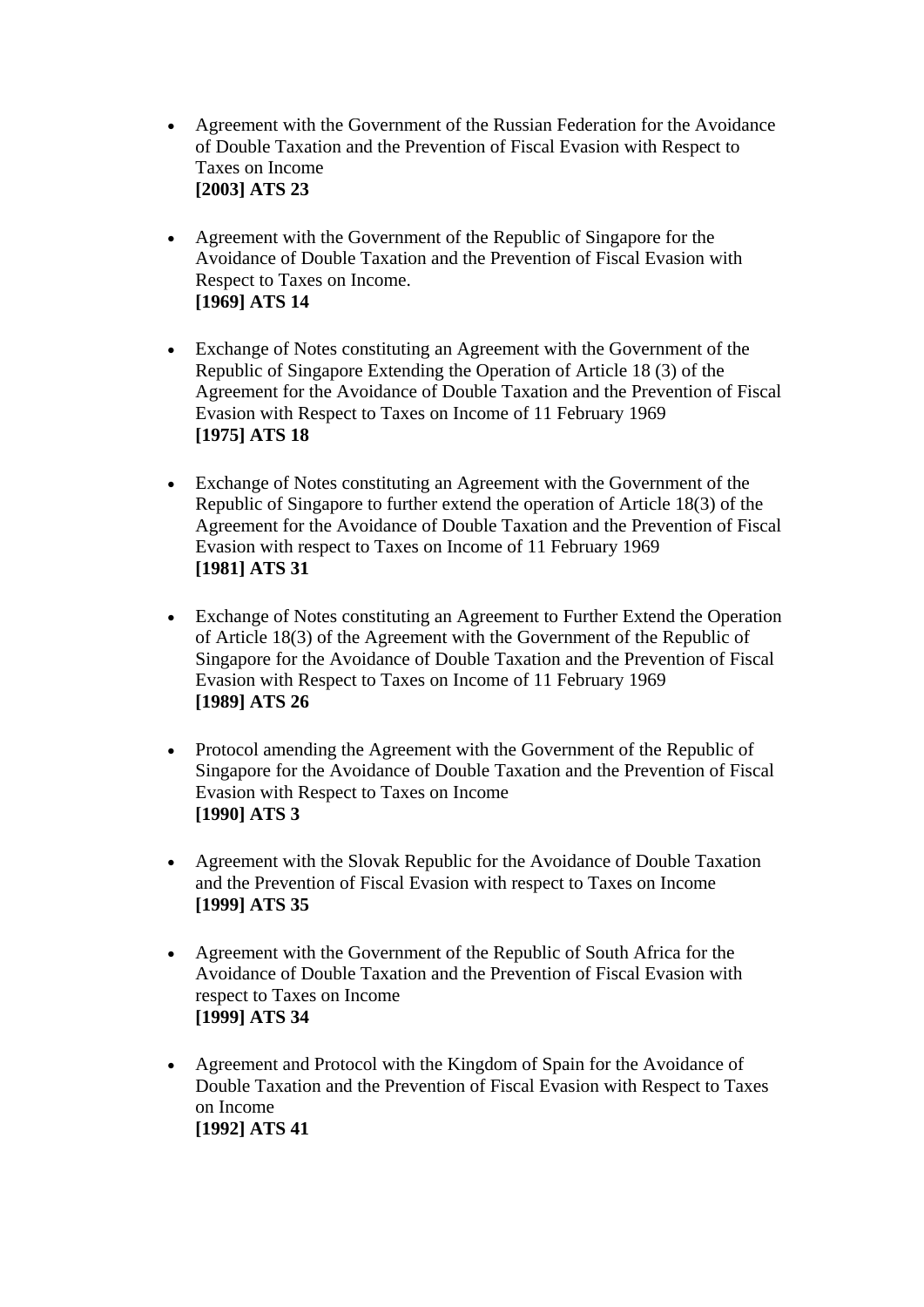- [Agreement with the Democratic Socialist Republic of Sri Lanka for the](http://www.info.dfat.gov.au/Info/Treaties/treaties.nsf/AllDocIDs/826A3E54DE8AA0ACCA256B7500081F16)  [Avoidance of Double Taxation and the Prevention of Fiscal Evasion with](http://www.info.dfat.gov.au/Info/Treaties/treaties.nsf/AllDocIDs/826A3E54DE8AA0ACCA256B7500081F16)  [Respect to Taxes on Income](http://www.info.dfat.gov.au/Info/Treaties/treaties.nsf/AllDocIDs/826A3E54DE8AA0ACCA256B7500081F16) **[\[1991\] ATS 42](http://www.info.dfat.gov.au/Info/Treaties/treaties.nsf/AllDocIDs/826A3E54DE8AA0ACCA256B7500081F16)**
- [Agreement with the Government of Sweden for the Avoidance of Double](http://www.info.dfat.gov.au/Info/Treaties/treaties.nsf/AllDocIDs/3AD44D6BD5BFE947CA256BA3007C86F9)  [Taxation and the Prevention of Fiscal Evasion with Respect to Taxes on](http://www.info.dfat.gov.au/Info/Treaties/treaties.nsf/AllDocIDs/3AD44D6BD5BFE947CA256BA3007C86F9)  [Income](http://www.info.dfat.gov.au/Info/Treaties/treaties.nsf/AllDocIDs/3AD44D6BD5BFE947CA256BA3007C86F9)  **[\[1981\] ATS 18](http://www.info.dfat.gov.au/Info/Treaties/treaties.nsf/AllDocIDs/3AD44D6BD5BFE947CA256BA3007C86F9)**
- [Agreement and Protocol between with Switzerland for the Avoidance of](http://www.info.dfat.gov.au/Info/Treaties/treaties.nsf/AllDocIDs/1962BDDD4F12BBAFCA256B7200066EF0)  [Double Taxation with Respect to Taxes on Income.](http://www.info.dfat.gov.au/Info/Treaties/treaties.nsf/AllDocIDs/1962BDDD4F12BBAFCA256B7200066EF0)  **[\[1981\] ATS 5](http://www.info.dfat.gov.au/Info/Treaties/treaties.nsf/AllDocIDs/1962BDDD4F12BBAFCA256B7200066EF0)**
- [Agreement with the Kingdom of Thailand for the Avoidance of Double](http://www.info.dfat.gov.au/Info/Treaties/treaties.nsf/AllDocIDs/EBDD947B9DF7CEF4CA256B75000108AA)  [Taxation and the Prevention of Fiscal Evasion with Respect to Taxes on](http://www.info.dfat.gov.au/Info/Treaties/treaties.nsf/AllDocIDs/EBDD947B9DF7CEF4CA256B75000108AA)  [Income](http://www.info.dfat.gov.au/Info/Treaties/treaties.nsf/AllDocIDs/EBDD947B9DF7CEF4CA256B75000108AA) **[\[1989\] ATS 36](http://www.info.dfat.gov.au/Info/Treaties/treaties.nsf/AllDocIDs/EBDD947B9DF7CEF4CA256B75000108AA)**
- [Agreement with the Government of the Republic of the Philippines for the](http://www.info.dfat.gov.au/Info/Treaties/treaties.nsf/AllDocIDs/E5CC415ADDE331E0CA256B720002A81C)  [Avoidance of Double Taxation and the Prevention of Fiscal Evasion with](http://www.info.dfat.gov.au/Info/Treaties/treaties.nsf/AllDocIDs/E5CC415ADDE331E0CA256B720002A81C)  [Respect to Taxes on Income.](http://www.info.dfat.gov.au/Info/Treaties/treaties.nsf/AllDocIDs/E5CC415ADDE331E0CA256B720002A81C)  **[\[1980\] ATS 16](http://www.info.dfat.gov.au/Info/Treaties/treaties.nsf/AllDocIDs/E5CC415ADDE331E0CA256B720002A81C)**
- [Convention with the Government of the United Kingdom of Great Britain and](http://www.info.dfat.gov.au/Info/Treaties/treaties.nsf/AllDocIDs/90C7B920ECBF73D2CA256D89001AF130)  [Northern Ireland for the Avoidance of Double Taxation and the prevention of](http://www.info.dfat.gov.au/Info/Treaties/treaties.nsf/AllDocIDs/90C7B920ECBF73D2CA256D89001AF130)  [Fiscal Evasion with respect to Taxes on Income and on Capital Gains](http://www.info.dfat.gov.au/Info/Treaties/treaties.nsf/AllDocIDs/90C7B920ECBF73D2CA256D89001AF130)  **[\[2003\] ATS 22](http://www.info.dfat.gov.au/Info/Treaties/treaties.nsf/AllDocIDs/90C7B920ECBF73D2CA256D89001AF130)**
- [Convention with the Government of the United States of America for the](http://www.info.dfat.gov.au/Info/Treaties/treaties.nsf/AllDocIDs/CACCC20D830654A2CA256B72007AD518)  [Avoidance of Double Taxation and the Prevention of Fiscal Evasion with](http://www.info.dfat.gov.au/Info/Treaties/treaties.nsf/AllDocIDs/CACCC20D830654A2CA256B72007AD518)  [Respect to Taxes on Income](http://www.info.dfat.gov.au/Info/Treaties/treaties.nsf/AllDocIDs/CACCC20D830654A2CA256B72007AD518)  **[\[1983\] ATS 16](http://www.info.dfat.gov.au/Info/Treaties/treaties.nsf/AllDocIDs/CACCC20D830654A2CA256B72007AD518)**
- Protocol Amending the Convention with the Government of the United States [of America for the Avoidance of Double Taxation and the Prevention of Fiscal](http://www.info.dfat.gov.au/Info/Treaties/treaties.nsf/AllDocIDs/74D61378E48A41C7CA256B050012BBD5)  [Evasion with respect to Taxes on Income of 6 August 1982](http://www.info.dfat.gov.au/Info/Treaties/treaties.nsf/AllDocIDs/74D61378E48A41C7CA256B050012BBD5) **[\[2003\] ATS 14](http://www.info.dfat.gov.au/Info/Treaties/treaties.nsf/AllDocIDs/74D61378E48A41C7CA256B050012BBD5)**
- Agreement with the Socialist Republic of Vietnam for the Avoidance of [Double Taxation and the Prevention of Fiscal Evasion with Respect to Taxes](http://www.info.dfat.gov.au/Info/Treaties/treaties.nsf/AllDocIDs/F41399FC1B193D93CA256B7500831451)  [on Income](http://www.info.dfat.gov.au/Info/Treaties/treaties.nsf/AllDocIDs/F41399FC1B193D93CA256B7500831451) **[\[1992\] ATS 44](http://www.info.dfat.gov.au/Info/Treaties/treaties.nsf/AllDocIDs/F41399FC1B193D93CA256B7500831451)**